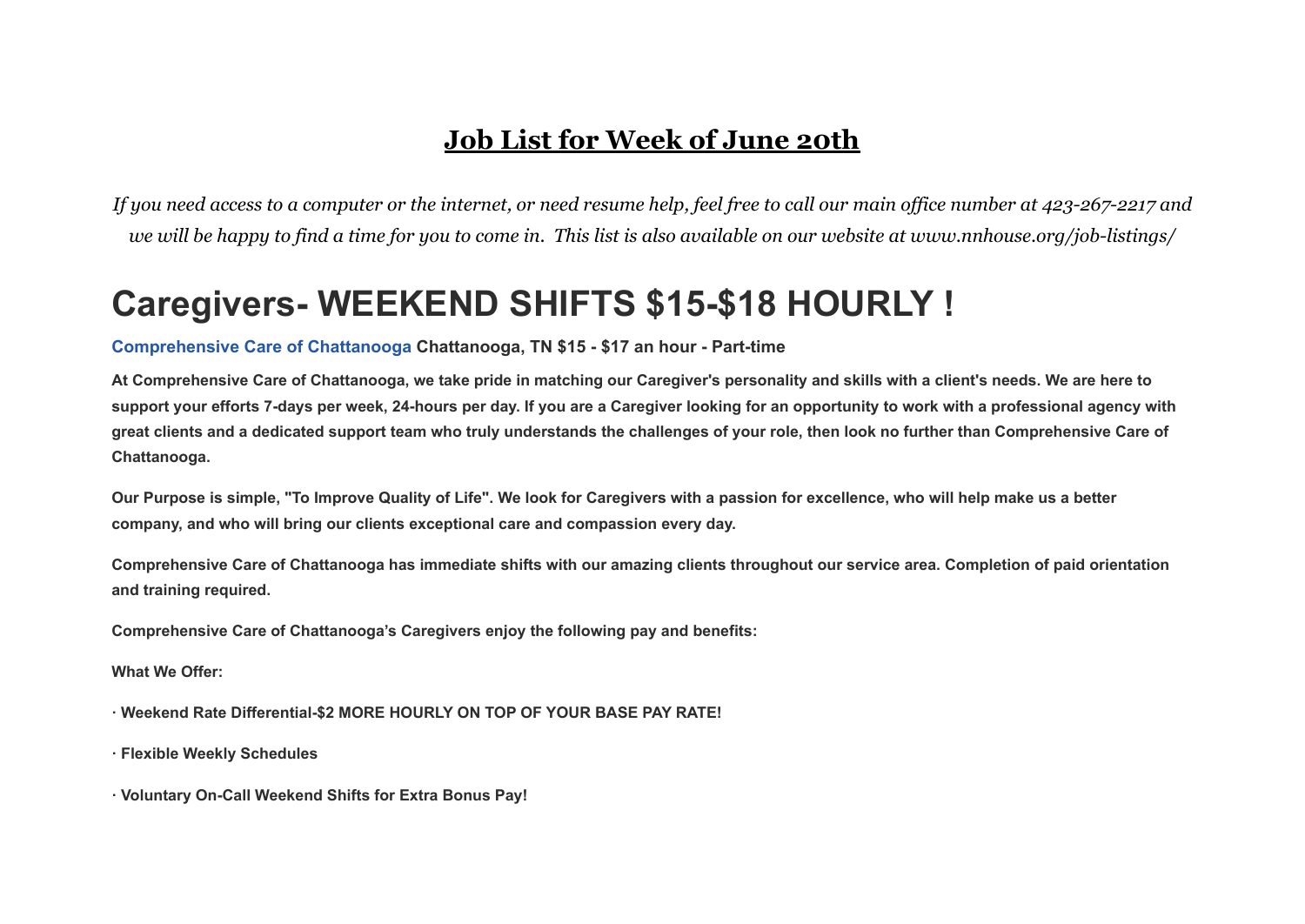- **· Industry Leading Pay with Direct Deposit/PayCard Option**
- **· Insurance Benefits Package (Full-Time Status Employees)**
- **· PTO Accrual (Full-Time Status Employees)**
- **· Raffles & Giveaways**
- **· Continuing Education Skills Training (State Required)**
- **· Time and a Half for Overtime Pay and Designated Holidays!**
- **· Mileage Reimbursement (when using personal vehicle for client transport/ errand needs.)**
- **· Employee Referral Bonus**
- **· Professional, Fun, Supportive Work Environment with 24/7 Staff Support**
- **· Paid Weekly, Every Friday!**
- **· Skills / Requirements:**
- **· Must have at least 1 year of Caregiving experience, assisting the elderly with all ADL's.**
- **· Memory Care experience a plus!**
- **· End of Life Care experience a plus!**
- **· Current TB documentation**
- **· C.P.R. Certification**
- **· Own reliable transportation, valid driver's license, and current auto insurance**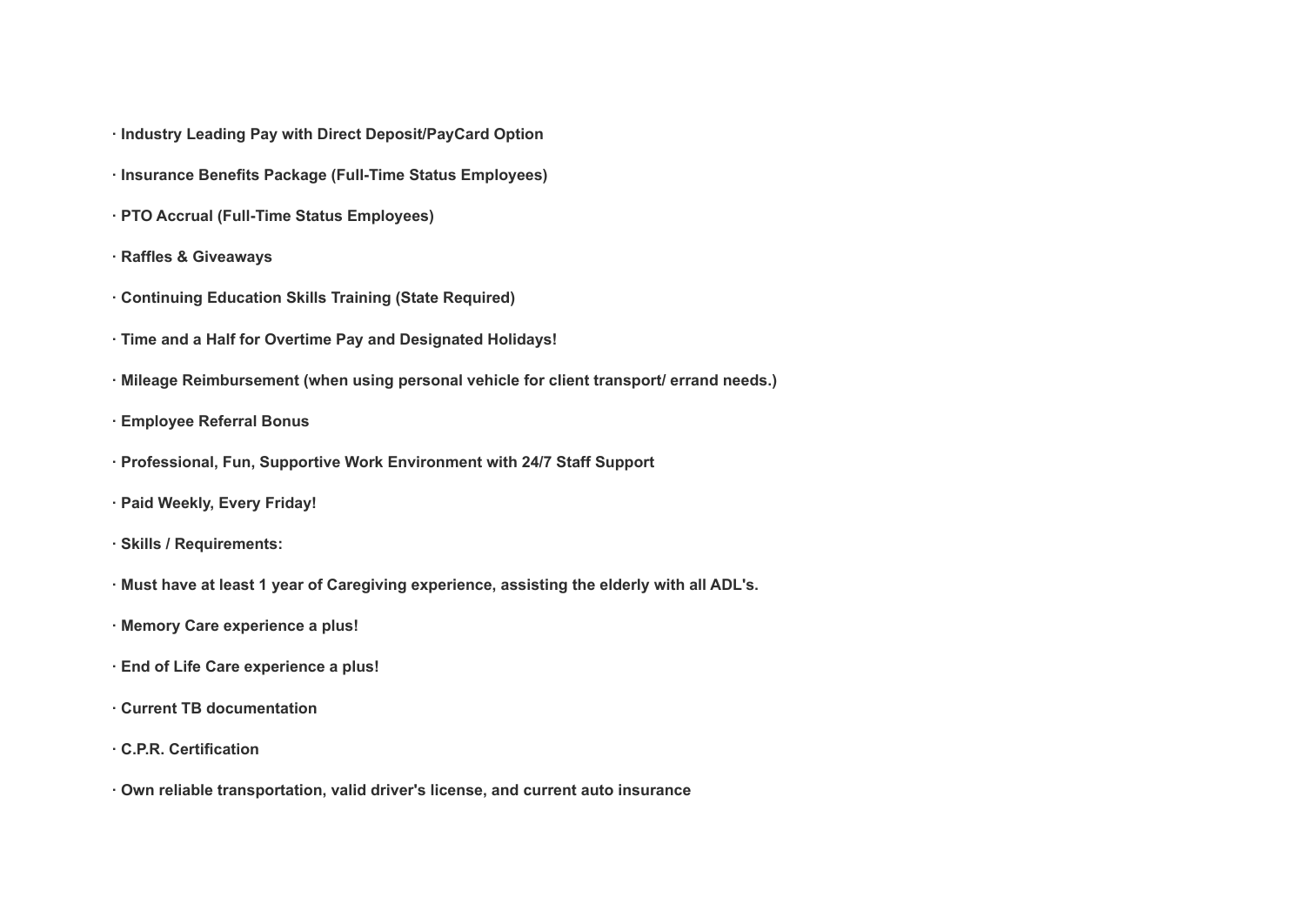**· Pass Drug Screening**

- **· Pass Criminal Background, Abuse Registry, M.V.R. Check**
- **· Must be able to speak, read & write clear English**
- **· Ability to lift, bend, stoop and climb stairs**

· COVID-19 PRECAUTIONS, WE HAVE PPE AVAILABLE FOR ALL STAFF THAT INCLUDE FACE MASK, HAND SANITIZER & GLOVES. WE ARE **ALSO KEEPING OUR TEAM UP TO DATE ON CDC RECOMMENDED SAFE PRACTICES.**

**\_\_\_\_\_\_\_\_\_\_\_\_\_\_\_\_\_\_\_\_\_\_\_\_\_\_\_\_\_\_\_\_\_\_\_\_\_\_\_\_\_\_\_\_\_\_\_\_\_\_\_\_\_\_\_\_\_\_\_\_\_\_\_\_\_\_\_\_\_\_\_\_\_\_\_\_\_\_\_\_\_\_\_\_\_\_\_\_\_\_\_\_\_\_\_\_\_\_\_\_\_\_\_\_\_\_\_\_\_\_\_\_\_\_\_\_\_\_\_\_\_\_\_**

**<https://www.indeed.com/jobs?l=37343&vjk=c34acb2e05efbb05&advn=4055080730808826>**

# **Caregiver (PRN) Volunteer [Behavioral](https://www.indeed.com/cmp/Volunteer-Behavioral-Health-Care-System?campaignid=mobvjcmp&from=mobviewjob&tk=1g22f071ikf23800&fromjk=8c030e4a8079e0e5) Health Care System Chattanooga, TN From \$15 an hour - Part-time**

**Volunteer is now hiring for part-time Caregivers in Chattanooga, TN:**

**The schedule for this position requires flexible hours.**

**Pay is starting at \$15 per hour, based on experience.**

**EXEMPLARY DUTIES / RESPONSIBILITIES:**

Ensure that prescribed medication is maintained and made available for the residents. Keep records of the same.

**Supervise meal preparation, cleaning and other household/outside duties as required.**

**Supervise and coordinate activities of daily living for residents.**

**Provide or make arrangements for social, recreational, religious activities in the community as approved.**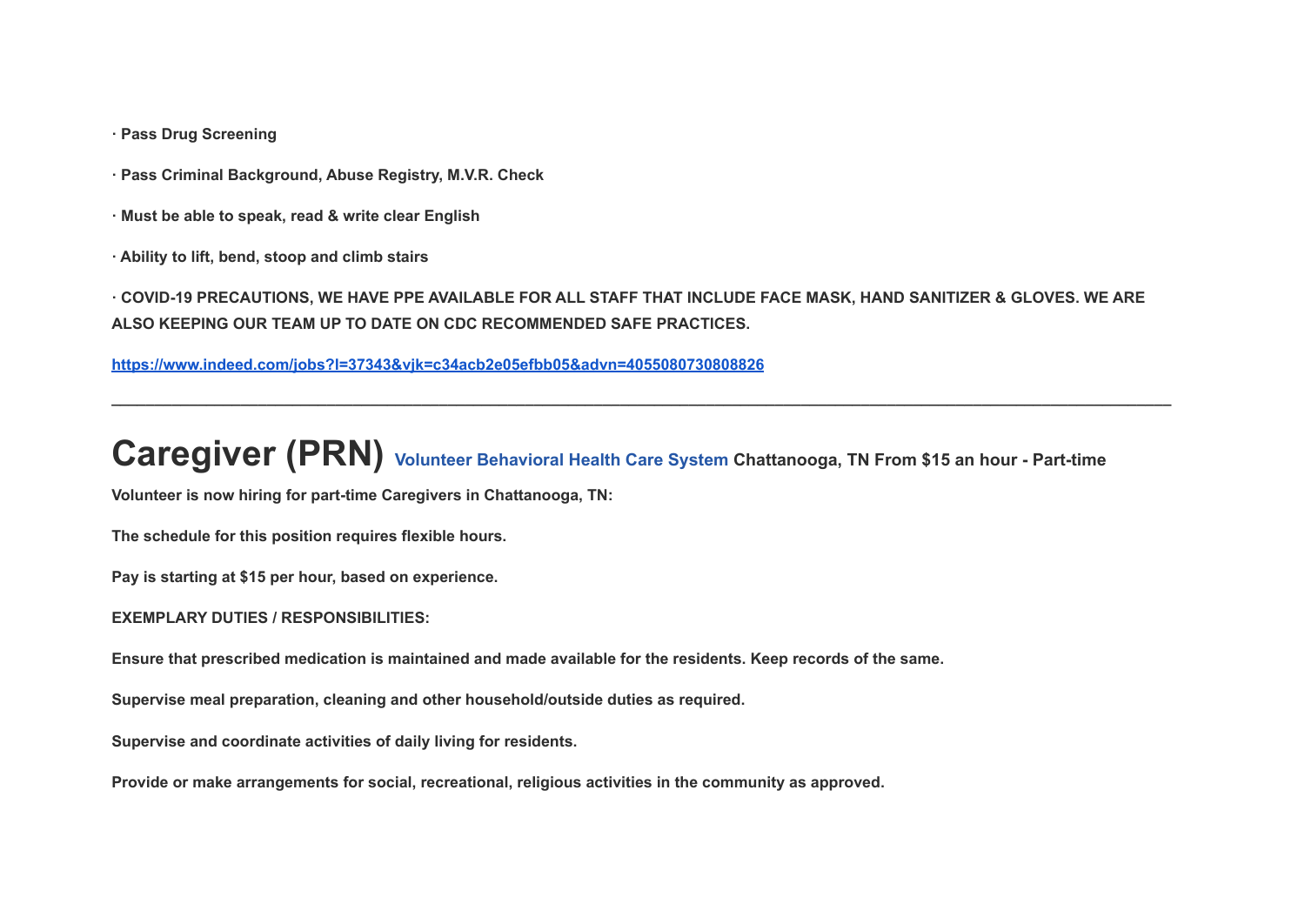**Provide for the life safety for all residents in the group home.**

**EDUCATIONAL/ EXPERIENCE:**

Minimum high school diploma or GED required. Mental Health experience or experience as a resident worker preferred.

**Vaccination Statement:**

Volunteer Behavioral Health has over 100 employees and is subject to OSHA guidelines that require all employees be vaccinated against **COVID-19.**

**[https://www.indeed.com/jobs?q&l=37343&grpKey=8gcGdG5mdGNsuA%2BYx1aqEBYKCW5vcm10aXRsZRoJY2FyZWdpdmVy&vjk=8c030e4a8079e](https://www.indeed.com/jobs?q&l=37343&grpKey=8gcGdG5mdGNsuA%2BYx1aqEBYKCW5vcm10aXRsZRoJY2FyZWdpdmVy&vjk=8c030e4a8079e0e5) [0e5](https://www.indeed.com/jobs?q&l=37343&grpKey=8gcGdG5mdGNsuA%2BYx1aqEBYKCW5vcm10aXRsZRoJY2FyZWdpdmVy&vjk=8c030e4a8079e0e5)**

# **Caregiver (3rd Shift) Volunteer [Behavioral](https://www.indeed.com/cmp/Volunteer-Behavioral-Health-Care-System?campaignid=mobvjcmp&from=mobviewjob&tk=1g22f2rud38qg000&fromjk=823d6ce8fae164c8) Health Care System Chattanooga, TN From \$15 an hour - Part-time**

**\_\_\_\_\_\_\_\_\_\_\_\_\_\_\_\_\_\_\_\_\_\_\_\_\_\_\_\_\_\_\_\_\_\_\_\_\_\_\_\_\_\_\_\_\_\_\_\_\_\_\_\_\_\_\_\_\_\_\_\_\_\_\_\_\_\_\_\_\_\_\_\_\_\_\_\_\_\_\_\_\_\_\_\_\_\_\_\_\_\_\_\_\_\_\_\_\_\_\_\_\_\_\_\_\_\_\_\_\_\_\_\_\_\_\_\_\_\_\_\_\_\_\_**

**Volunteer is now hiring for part-time 3rd shift Caregivers in Chattanooga, TN:**

**The schedule for this position is for weekend nights, 11 pm until 7 am**

**Pay is starting at \$15 per hour, based on experience.**

**EXEMPLARY DUTIES / RESPONSIBILITIES:**

Ensure that prescribed medication is maintained and made available for the residents. Keep records of the same,

**Supervise meal preparation, cleaning and other household/outside duties as required.**

**Supervise and coordinate activities of daily living for residents.**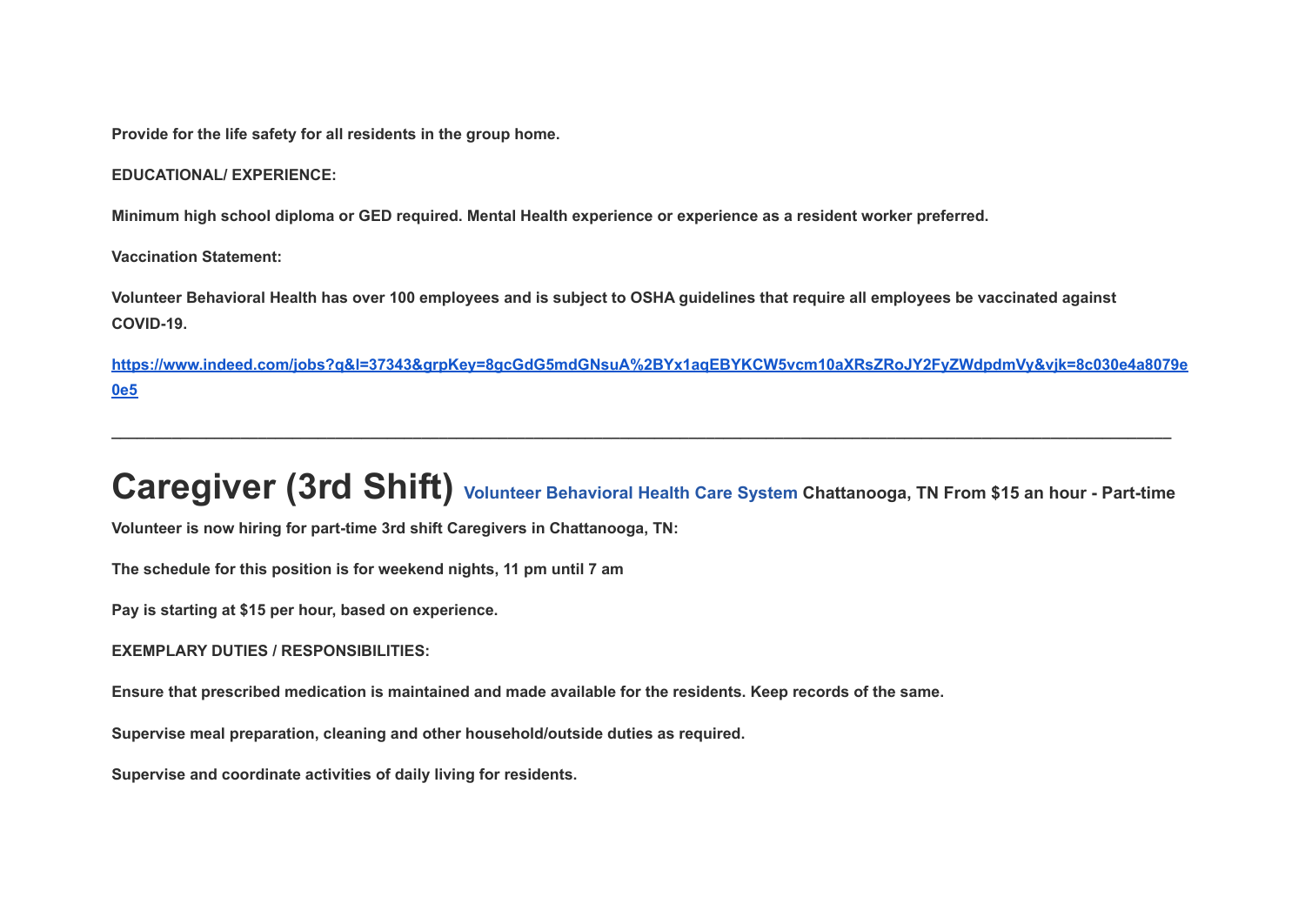**Provide or make arrangements for social, recreational, religious activities in the community as approved.**

**Provide for the life safety for all residents in the group home.**

#### **EDUCATIONAL/ EXPERIENCE:**

Minimum high school diploma or GED required. Mental Health experience or experience as a resident worker preferred.

**Vaccination Statement:**

Volunteer Behavioral Health has over 100 employees and is subject to OSHA guidelines that require all employees be vaccinated against **COVID-19.**

**[https://www.indeed.com/jobs?q&l=37343&grpKey=8gcGdG5mdGNsuA%2BYx1aqEBYKCW5vcm10aXRsZRoJY2FyZWdpdmVy&vjk=823d6ce8fae164c](https://www.indeed.com/jobs?q&l=37343&grpKey=8gcGdG5mdGNsuA%2BYx1aqEBYKCW5vcm10aXRsZRoJY2FyZWdpdmVy&vjk=823d6ce8fae164c8&advn=5548771242825) [8&advn=5548771242825](https://www.indeed.com/jobs?q&l=37343&grpKey=8gcGdG5mdGNsuA%2BYx1aqEBYKCW5vcm10aXRsZRoJY2FyZWdpdmVy&vjk=823d6ce8fae164c8&advn=5548771242825)**

**\_\_\_\_\_\_\_\_\_\_\_\_\_\_\_\_\_\_\_\_\_\_\_\_\_\_\_\_\_\_\_\_\_\_\_\_\_\_\_\_\_\_\_\_\_\_\_\_\_\_\_\_\_\_\_\_\_\_\_\_\_\_\_\_\_\_\_\_\_\_\_\_\_\_\_\_\_\_\_\_\_\_\_\_\_\_\_\_\_\_\_\_\_\_\_\_\_\_\_\_\_\_\_\_\_\_\_\_\_\_\_\_\_\_\_\_\_\_\_\_\_\_\_**

### **Customer Service Representative - Luxury Retail**

**[TTEC](https://www.indeed.com/cmp/Ttec-US-Field?campaignid=mobvjcmp&from=mobviewjob&tk=1g2krg9q6ocra802&fromjk=3a5474b71a9c83e7) Tennessee•Remote \$16 an hour - Full-time**

At TTEC, we're all about the Human Experience. Elevated. As a Customer Service Representative - Luxury Retail working remotely you'll be a part of creating and delivering amazing customer experiences while you also #ExperienceTTEC, an award-winning employment experience and **company culture.**

#### **What You'll be Doing**

Do you have a passion for exquisite, personalized service? Do you consider yourself a bit of a fashionista? In this role, you'll support customers of an iconic global luxury retail brand. You'll make use of your fashion sense and appreciation for exceptional service to help these exclusive **customers to shop, resolve questions about their orders and resolve issues with white glove treatment.**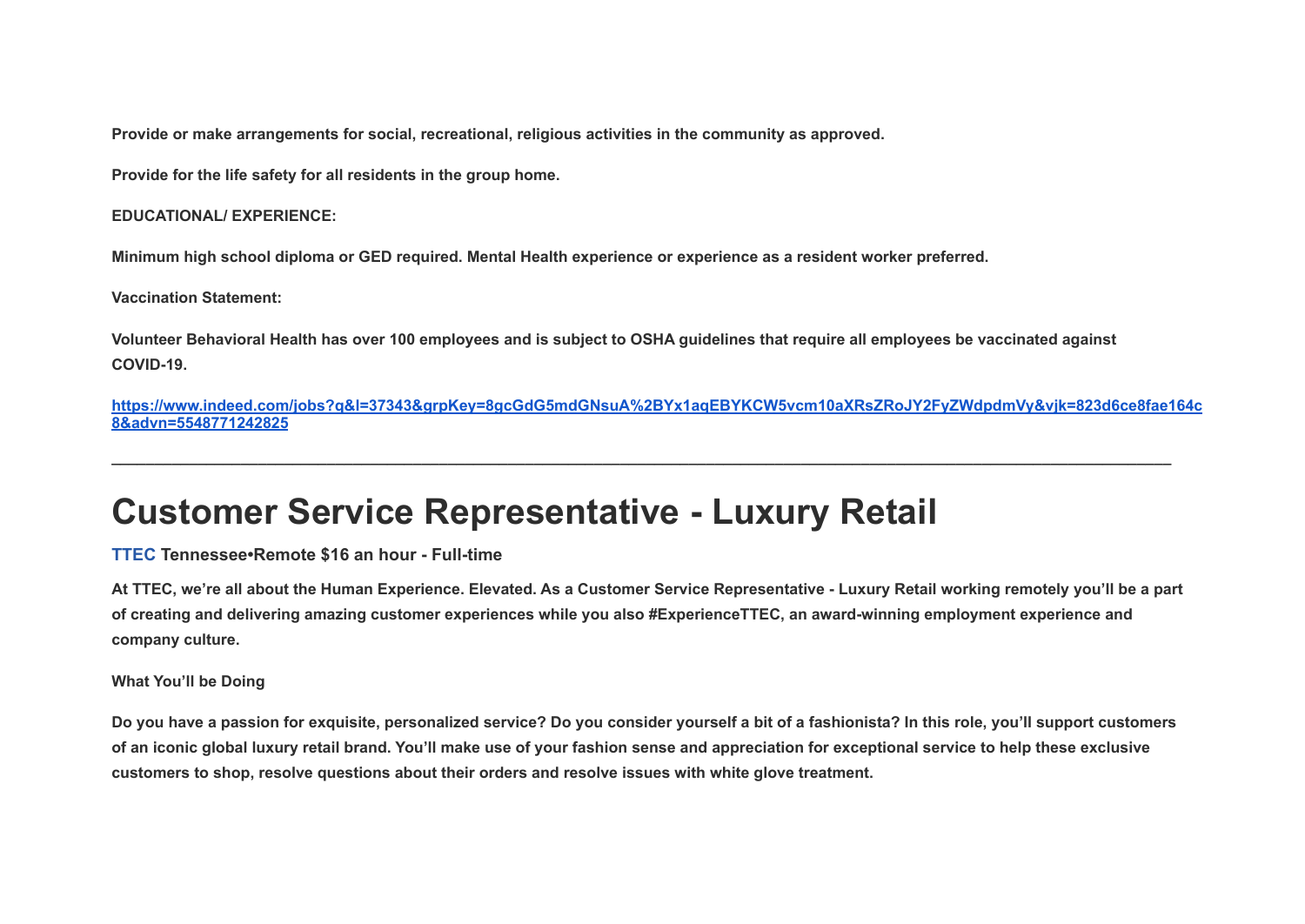#### **During a Typical Day, You'll**

- **● Answer incoming communications from customers**
- **● Conduct research to provide answers for customers to resolve their issues**
- **● Recommendations of products or services close a sale may be required**

#### **What You Bring to the Role**

- **● An appreciation for high fashion brands and haute couture**
- **● 1 year or more of customer service experience**
- **● 1 year or more post-secondary education OR 2 years equivalent work experience**
- **● Recognize and solve problems of mid-to-high level customer service issues**
- **● Computer savvy**

#### **What You Can Expect**

- **● Knowledgeable, encouraging, supporting and present leadership**
- **● Diverse and community minded organization**
- **● Career-growth and lots of learning opportunities for aspiring minds**
- And yes...all the competitive compensation, performance bonus opportunities, and benefits you'd expect and maybe a few that would **pleasantly surprise you**

#### **A Bit More About Your Role**

We'll train you to be a subject matter expert in your field, so you can be confident in providing the highest level of service possible whether through voice, chat or email interactions. We trust you already have the necessary ingredient that can't be taught – a caring and supportive nature that will shine through as you help customers. You'll also have a chance to make great new friends within the TTEC community and grow your **career in a dynamic, family-friendly atmosphere.**

You'll report to Team Lead. You'll contribute to the success of the customer experience as well as the overall success of the team.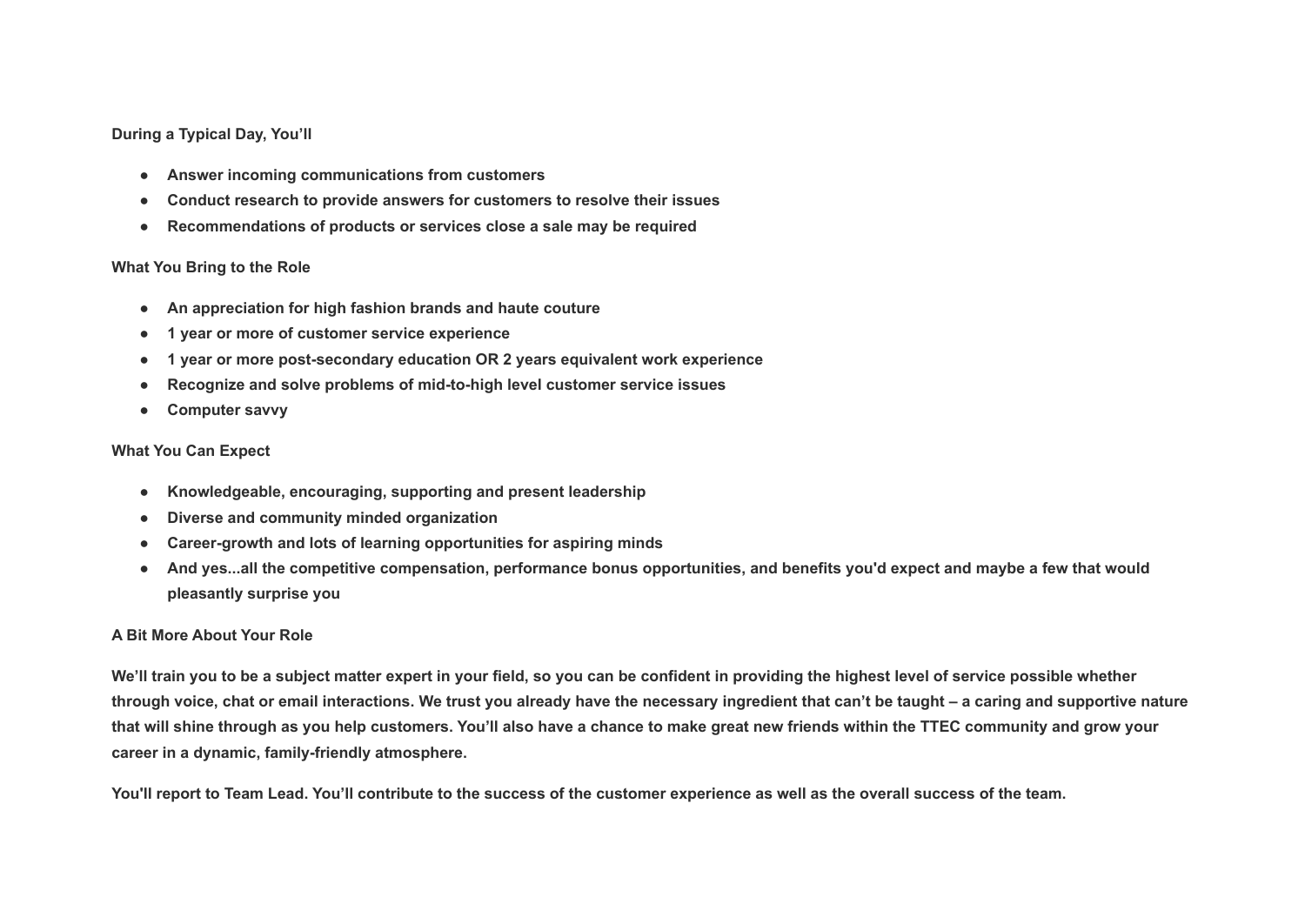#### **About TTEC**

Our business is about making customers happy. That's all we do. Since 1982, we've helped companies build engaged, pleased, profitable customer experiences powered by our combination of humanity and technology. On behalf of many of the world's leading iconic and disruptive brands, we talk, message, text, and video chat with millions of customers every day. These exceptional customer experiences start with you,

TTEC is proud to be an equal opportunity employer where all qualified applicants will receive consideration for employment without regard to race, color, religion, sex, sexual orientation, gender identity, national origin, disability, or status as a protected veteran. TTEC embraces and is committed to building a diverse and inclusive workforce that respects and empowers the culture and perspectives within our global teams. We strive to reflect the communities we serve by not only delivering amazing service and technology, but also humanity. We make it a point to make sure all our employees feel valued and comfortable being their authentic selves at work. As a global company, we know diversity is our strength, It enables us to view projects and ideas from different vantage points and allows every individual to bring value to the table in their own unique way.

**<https://ttec.taleo.net/careersection/10020/jobdetail.ftl?job=039KY&lang=en&src=JB-16062>**

### **Retail Grocery Associate: Walk-In Interviews ALL LOCATIONS!**

**\_\_\_\_\_\_\_\_\_\_\_\_\_\_\_\_\_\_\_\_\_\_\_\_\_\_\_\_\_\_\_\_\_\_\_\_\_\_\_\_\_\_\_\_\_\_\_\_\_\_\_\_\_\_\_\_\_\_\_\_\_\_\_\_\_\_\_\_\_\_\_\_\_\_\_\_\_\_\_\_\_\_\_\_\_\_\_\_\_\_\_\_\_\_\_\_\_\_\_\_\_\_\_\_\_\_\_\_\_\_\_\_\_\_\_\_\_\_\_\_\_\_\_**

**Publix Super [Markets,](https://www.indeed.com/cmp/Publix?campaignid=mobvjcmp&from=mobviewjob&tk=1g4v6dqikjp0r801&fromjk=db84d948e1bb65c2) Inc. Hixson, TN \$12 - \$18 an hour - Full-time, Part-time**

**WALK INTO YOUR NEIGHBORHOOD PUBLIX SUPERMARKET FOR AN INTERVIEW, TODAY!**

**YOU WILL RECEIVE:**

- **● WORK FLEXIBILITY**
- **● PROFESSIONAL DEVELOPMENT**
- **● CAREER ADVANCEMENT**
- **● SENSE OF PURPOSE**
- **● CLEAR EXPECTATIONS**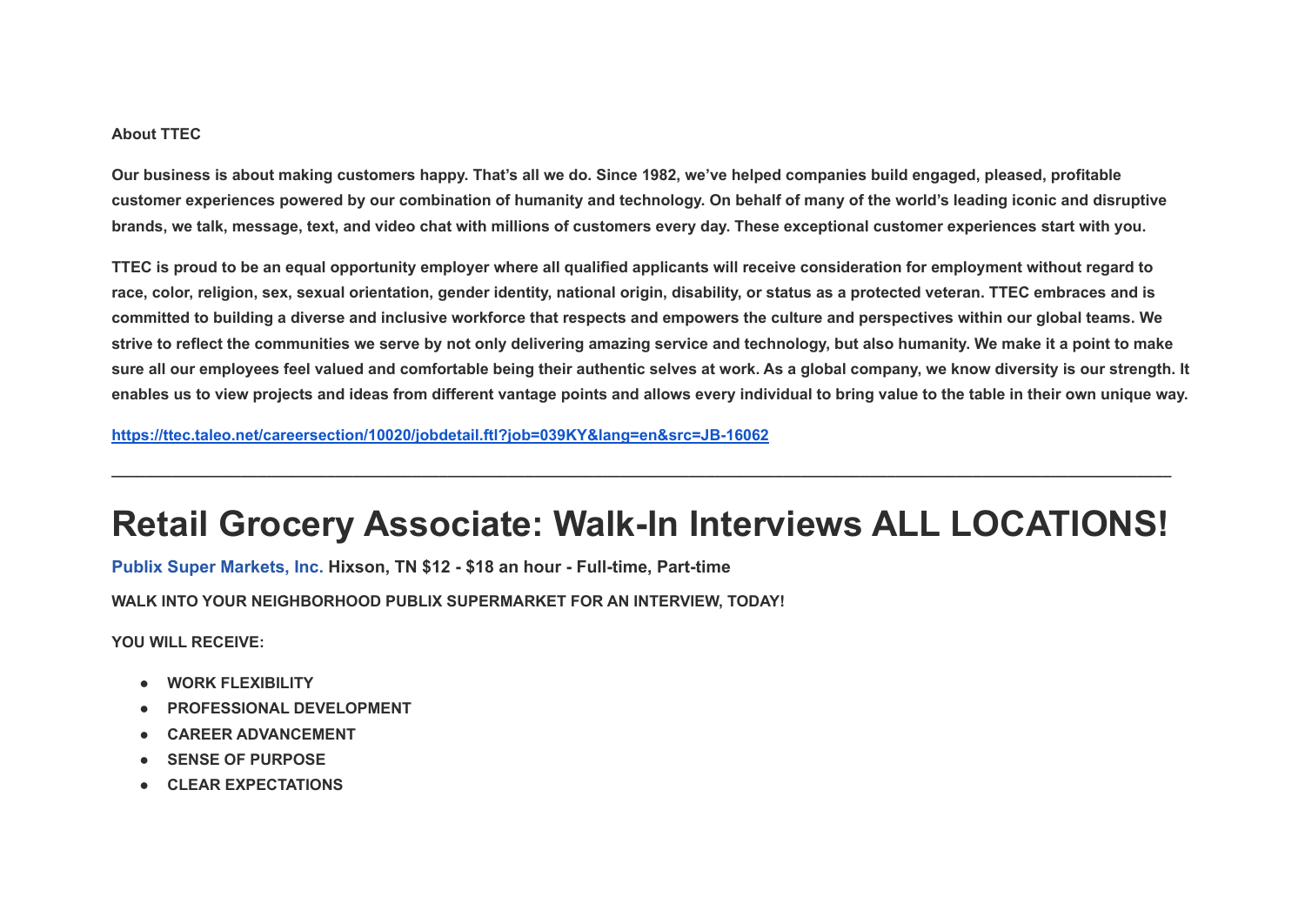#### **● TOP PAY WITH STRONG BENEFITS**

**Publix Supermarkets is offering Walk-In Interviews at each of our locations!**

We are hosting Walk-In Interviews EVERY WEDNESDAY & SATURDAY between 1pm - 4pm at your neighborhood Publix Supermarket. We are hiring in all departments including: bakery, customer service, deli, grocery, meat and produce. Jobs include stocking, cashier, bagging, baker, cake decorator, kitchen cook, sandwich maker, stocker, receiver, meat cutter, butcher, team leader, and positions leading to management.

**You are invited to attend!**

**How to apply/interview:**

**Complete your Publix Online Application by copying/pasting the following URL into your browser: https://apply.publix.jobs**

Visit your local Publix Supermarket on Wednesday or Saturday between 1pm and 4pm for your interview! (no appointment necessary).

**Interview Dates/Times:**

**Date(s): Wednesdays & Saturdays**

**Time(s): 1:00 pm to 4:00 pm**

**We're accepting ALL walk-in interviews at each of our Publix locations.**

**6 Tips for Getting a Job at Publix**

- **● Take Your Time Answering the Questionnaire**
- **● Try to Keep an Open Availability as much as possible**
- **● Include Relevant Work History**
- **● Introduce Yourself to Management**
- **● Keep Your Application Updated every 30 days**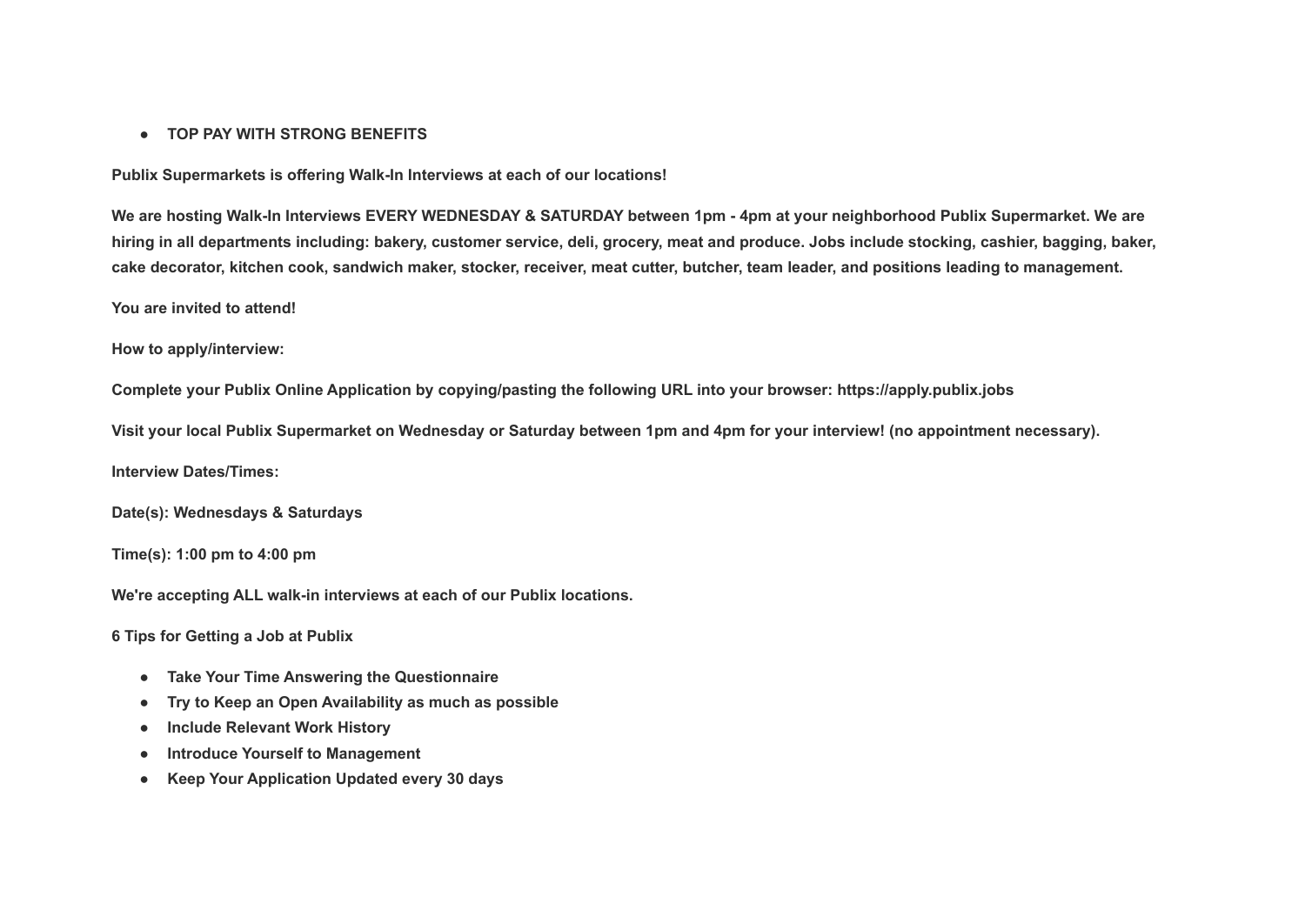**● Land an Interview? Be Professional!**

Applying to work at Publix could be your first step into a rewarding career. Did you know that our stores promote from within? You can start in any of our entry-level positions and work your way up to management. Our store managers earn more than \$139,000 a year, and our CEO. Todd Jones, **started his career as a bagger working his way up through retail.**

**Average Compensation for Associates who move into Retail Management:**

**\$56,000 – Asst. Dept. Manager**

**\$87,000 – Dept. Manager**

**\$98,000 – Asst. Store Manager**

**\$139,000 – Store Manager**

**Frequently Asked Questions (FAQ)**

**If I'm having trouble completing the application, who do I contact?**

**Publix Customer Care at 1-800-242-1227; Option 5**

**What should I do after completing the Publix Online Application?**

Consider stopping by the Customer Service Desk at your neighborhood Publix and introduce yourself to management. Inquire about current **employment opportunities and explain how YOU will assist their needs.**

**How long is my Publix Application "Active"?**

Online Applications are active for 30 days. To keep your application updated, you must revisit the online site and communicate the desire to keep **your information active.**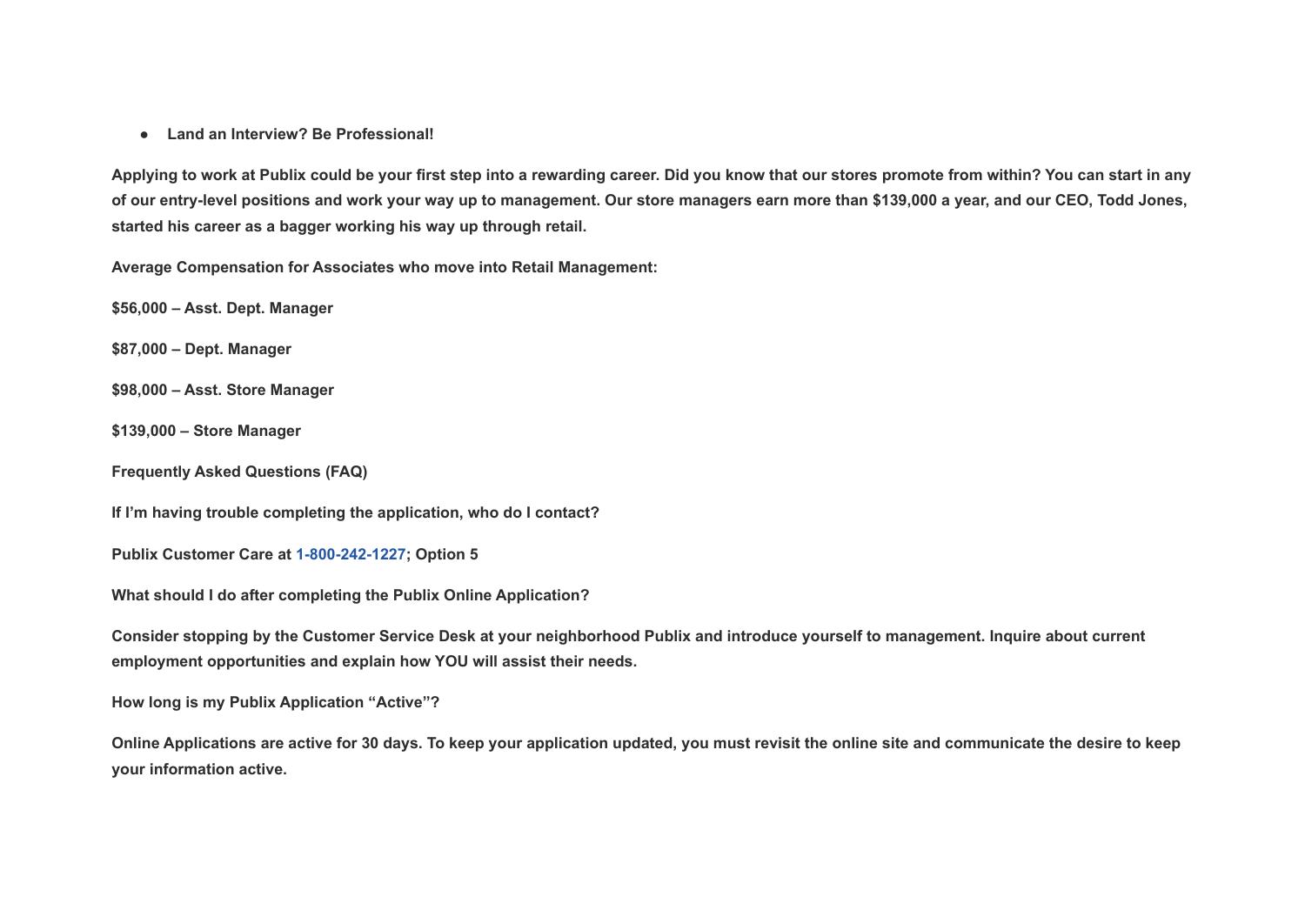**Where do I go with questions about the job?**

**Got a question? Join the conversation on one or more of our social channels:**

- **● Facebook (@Publix Careers)**
- **● Twitter (@PublixJobs)**
- **● Instagram (@publixcareers)**
- **● LinkedIn (@Publix Super Markets, Inc.)**

**<https://storejobapplication.publix.com/JACOnlineBI/en/Home/IndexExternal>**

### **Daycare Worker [Kids](https://www.indeed.com/cmp/Kids-N-Play?campaignid=mobvjcmp&from=mobviewjob&tk=1g4v6gumbjp1v800&fromjk=946b2a8adda8809a) <sup>N</sup> Play Hixson, TN <sup>37343</sup>**

### **\$10 - \$12 an hour - Full-time, Part-time**

Hiring a daycare worker to help with 12 children in an in home daycare. We've been licensed by the State of Tn for 30 years. I am looking for someone who loves children, who loves to teach preschoolers, is happy and very motivated. You will need to pass a background check. Hours **can be flexible. This is a fulltime position.**

**\_\_\_\_\_\_\_\_\_\_\_\_\_\_\_\_\_\_\_\_\_\_\_\_\_\_\_\_\_\_\_\_\_\_\_\_\_\_\_\_\_\_\_\_\_\_\_\_\_\_\_\_\_\_\_\_\_\_\_\_\_\_\_\_\_\_\_\_\_\_\_\_\_\_\_\_\_\_\_\_\_\_\_\_\_\_\_\_\_\_\_\_\_\_\_\_\_\_\_\_\_\_\_\_\_\_\_\_\_\_\_\_\_\_\_\_\_\_\_\_\_\_\_**

**Job Types: Full-time, Part-time**

**Pay: \$10.00 - \$12.00 per hour**

**Schedule:**

- **● 8 hour shift**
- **● Monday to Friday**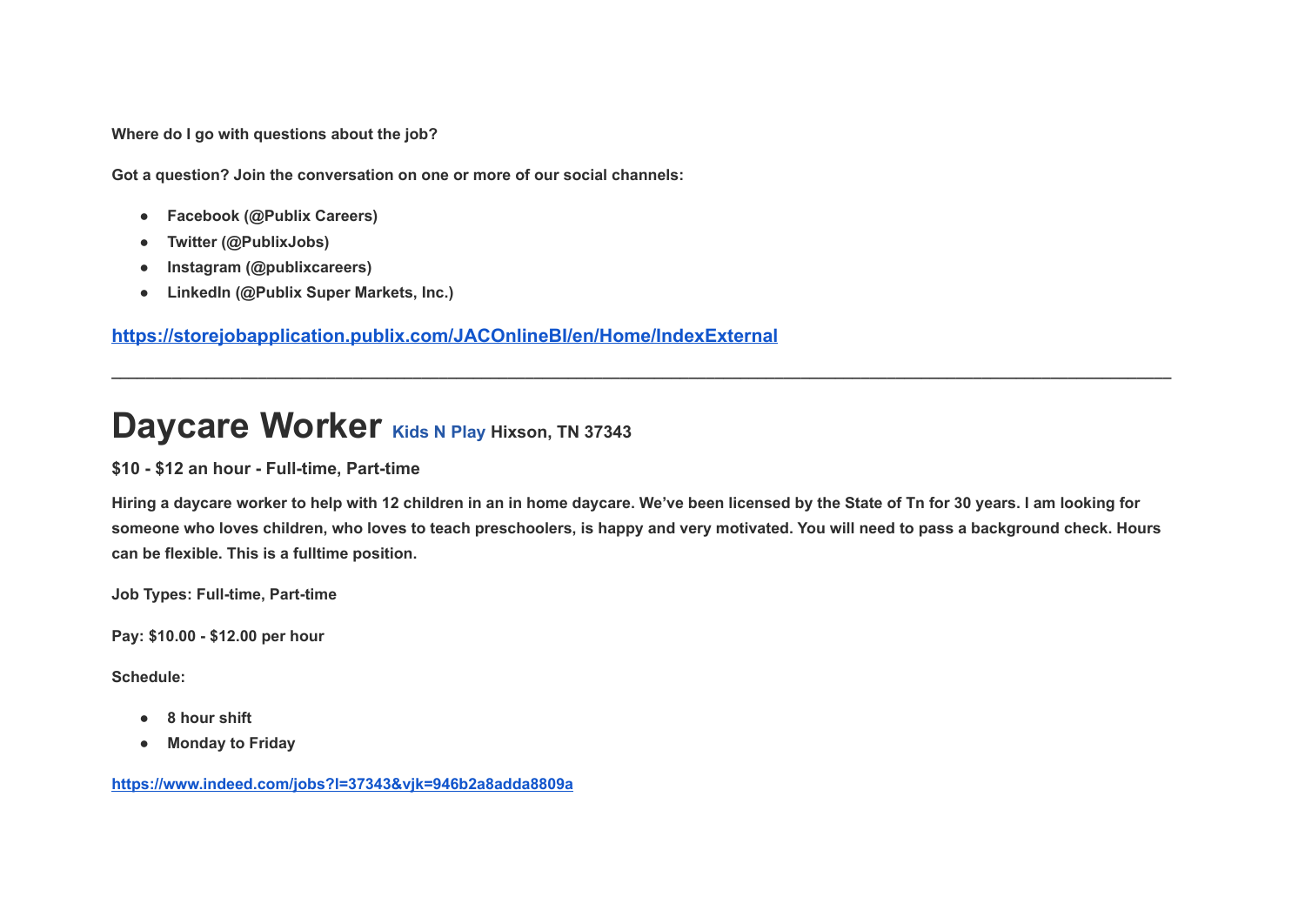# **Cash Office [Gabes](https://www.indeed.com/cmp/Gabe*s?campaignid=mobvjcmp&from=mobviewjob&tk=1g4v6ilvgt4bj800&fromjk=a7f79cc5a85f5c13) Hixson, TN <sup>37343</sup> Part-time**

The Cash Office Associate ensures accuracy, uniformity, and safety of all funds retained in the cash office and management office. Responsible for opening store systems for business, as well as balance and reset cash registers each day. Balances the assigned safe funds and creates the daily bank deposits. Maintains daily cashier information as well as ready daily deposits in a timely manner.

WORKING RELATIONSHIPS Reports to Front End Supervisor.

DUTIES AND RESPONSIBILITIES Opens store systems for business by completing all cash handling, accounting, and personnel requirements in a secure, accurate and timely manner. Balances and resets cash registers each day. Readies daily deposits and completes required reports and data entry in a timely manner. Retains daily paperwork and monthly files. Maintains daily cashier information. Records all vouchers and tax-exempt transactions. Communicates daily with accounting department any mistakes, losses, or improper practices. Communicates with bank on any issues or discrepancies. Orders weekly change orders. Partners with leadership team to support asset protection knowledge and awareness. Pro-actively prevent administration mistakes and cash losses and follow up daily on the status. Help all staff to be knowledgeable in the cashpoint procedures and best practices to provide the best customer service and prevent administration or cash losses. May be cross trained to work in multiple areas of the store to provide support to fellow employees through sharing of knowledge, helping to complete tasks, and assisting in customer interactions as needed. QUALIFICATIONS AND EXPERIENCE High School diploma or GED equivalent is required. Detailed background check is required One (1) year cash handling experience required. One (1) year cash office experience preferred.

KNOWLEDGE, SKILLS, AND ABILITIES Ability to perform successfully in a fast-paced environment and can react quickly to situations as they arise. Basic knowledge of arithmetic. Ability to understand and operate a computer/cash counting devices. Ability to work independently and with minimal supervision while performing Cash Office functions. Proven time management and organizational skills and ability to multi-task. Ability to stand for long periods of time and lift moderate weight (up to 50 lbs.). Ability to take direction and work collaboratively as part of a team. SUPERVISION This position does not have supervision over any associates.

COMPETENCIES High Character – Exhibit professional behaviors by taking pride in yourself, your work, and the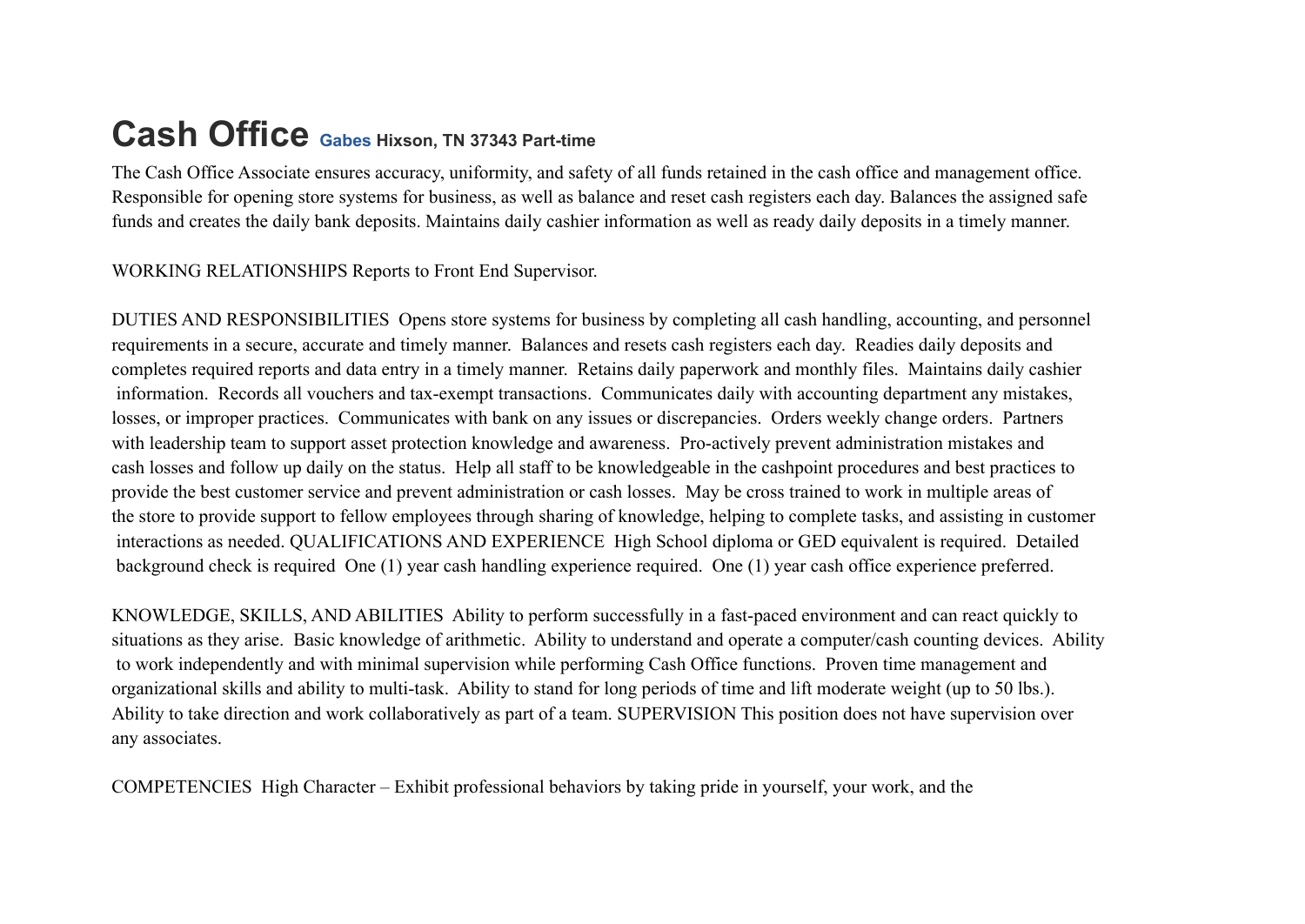success of the team. Integrity  $&$  Trust – Is widely trusted; is seen as direct and truthful; can present the unvarnished truth in an appropriate and helpful manner; keeps confidences; admits mistakes; doesn't misrepresent him/herself for personal gain. Customer Focused – Be friendly and helpful to all customers by taking initiative and solve problems quickly. Work Efficiently – Work with energy and urgency-showing you have a desire to perform. Radiate Positivity – Project an upbeat approach to work and be source of positive energy to customers and

**<https://prd01-hcm01.prd.mykronos.com/ta/6013352.careers?ShowJob=1879329312>**

### **CommUNITY School Program Assistant Northside [Neighborhood](https://www.indeed.com/cmp/Northside-Neighborhood-House?campaignid=mobvjcmp&from=mobviewjob&tk=1g5eot2lmkf0r801&fromjk=10dd3116c6c8b470) House**

**Hixson, TN 37343 \$15 an hour - Part-time**

We are seeking energetic, upbeat and engaging individuals who want to make a lasting positive impact in a child's life through our after school programs. Activities include homework support, mentoring, life-skills, and enrichment. If you enjoy the challenge and rewards of investing in **students, this is the position for you!**

**\_\_\_\_\_\_\_\_\_\_\_\_\_\_\_\_\_\_\_\_\_\_\_\_\_\_\_\_\_\_\_\_\_\_\_\_\_\_\_\_\_\_\_\_\_\_\_\_\_\_\_\_\_\_\_\_\_\_\_\_\_\_\_\_\_\_\_\_\_\_\_\_\_\_\_\_\_\_\_\_\_\_\_\_\_\_\_\_\_\_\_\_\_\_\_\_\_\_\_\_\_\_\_\_\_\_\_\_\_\_\_\_\_\_\_\_\_\_\_\_\_\_\_**

**LOCATION: Hixson Middle School**

**POSITION START & END DATES: July 15th, 2022 - May 20th, 2023**

HOURS: Typically Monday – Thursday, 1:45p.m. - 5:00p.m; hours may vary slightly. Some Fridays may be needed, hours and schedule will be **finalized closer to school start.**

### **ESSENTIAL DUTIES AND RESPONSIBILITIES:**

-Assist Coordinator in planning and implementation of a variety of learning and social experiences that promote positive student wellbeing and **development**

**-Lead and supervise students in both small and large group activities**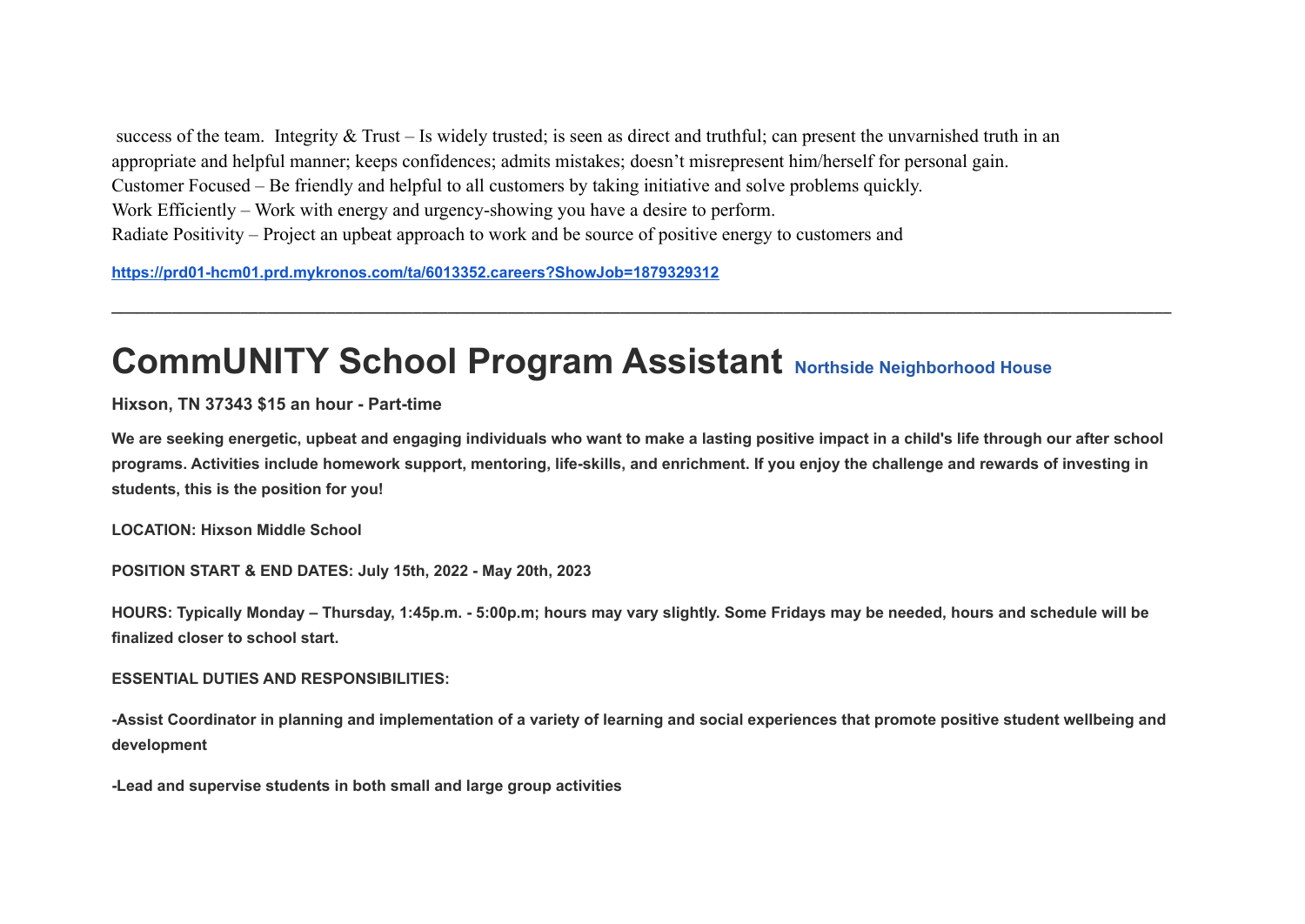**-Create an engaging environment that fosters safety and a sense of belonging for all participants**

**-Assist students in working on and completing school assignments and projects**

-Assist Coordinator in maintaining program standards of student behavior to promote effective participation in activities

**-Support and encourage program volunteers in developing and engaging in positive mentoring relationships with students**

-Set up and maintain a clean and organized environment for students: demonstrate and involve students in cleaning and organizing activity areas **before, during and after use.**

-Perform a variety of low-level clerical duties to support programming such as log and recording information and basic data entry.

**-Participate in regular staff meetings**

**-Perform related duties as deemed necessary by the Community School Coordinator**

#### **QUALIFICATION REQUIREMENTS:**

**-Desires to build positive relationships with youth.**

**-Communicates with youth effectively and constructively.**

**-Organizes and implements activities with groups.**

**-Has knowledge of or desire to learn behavior management for groups.**

**-Follows directions and asks great clarifying questions when needed.**

**-Able to stand for long periods of time.**

**-Prefer previous experience working with students and/or children**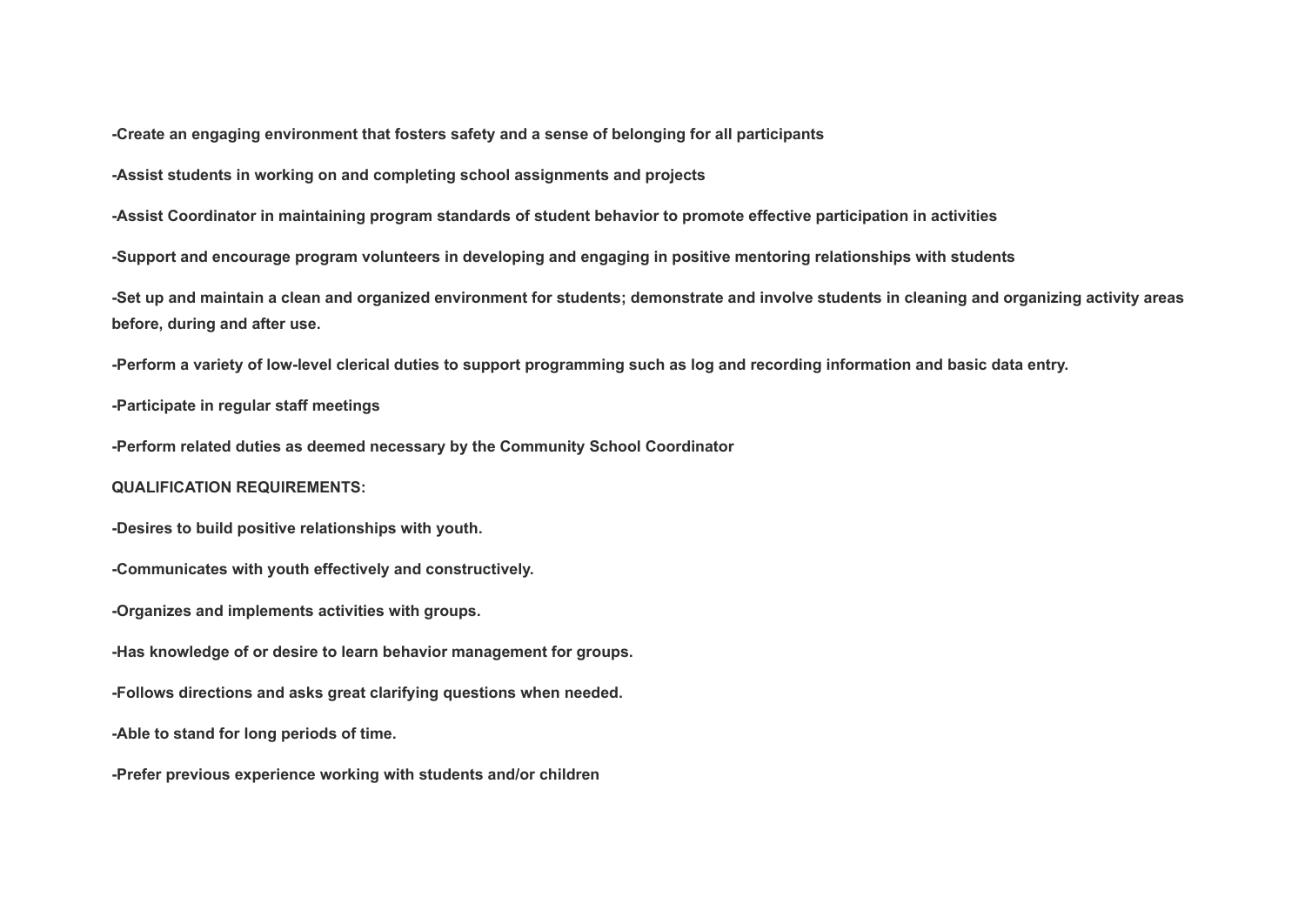**-Prefer some college experience**

**<https://www.indeed.com/jobs?q=northside%20neighborhood&l=37343&vjk=10dd3116c6c8b470>**

### **Retail Associates [Walmart](https://www.indeed.com/cmp/Walmart?campaignid=mobvjcmp&from=mobviewjob&tk=1g5ep0oc7j465800&fromjk=f32b328495bf128d) Chattanooga, TN <sup>37421</sup> Full-time, Part-time**

#### **Retail Associates**

There's a path for everyone at Walmart – including you! There's plenty of room to build a career: more than 300,000 U.S. associates were promoted to jobs of higher pay or greater responsibility last year, and 75% of our U.S. store management team members started as hourly employees. You can also get your education paid for at no cost - our Live Better U program covers 100% of college tuition and books, starting on **day one.**

**\_\_\_\_\_\_\_\_\_\_\_\_\_\_\_\_\_\_\_\_\_\_\_\_\_\_\_\_\_\_\_\_\_\_\_\_\_\_\_\_\_\_\_\_\_\_\_\_\_\_\_\_\_\_\_\_\_\_\_\_\_\_\_\_\_\_\_\_\_\_\_\_\_\_\_\_\_\_\_\_\_\_\_\_\_\_\_\_\_\_\_\_\_\_\_\_\_\_\_\_\_\_\_\_\_\_\_\_\_\_\_\_\_\_\_\_\_\_\_\_\_\_\_**

**It doesn't stop there:**

- **● Predictable work schedules \***
- **● No-cost counseling and health care assistance\***
- **● Maternity/paternity paid leave and a strong 401(k)\***

Find your path - multiple opportunities are available at your local Chattanooga, TN Walmart Supercenter, such as: \*

**STOCKING AND UNLOADING - Keep shelves stocked for our customers**

**CASHIER & FRONT END SERVICES - Help shape our customer's experience**

GENERAL MERCHANDISE - Help customers find what they need, from clothes to electronics and everything in between

**ONLINE ORDER FILLING & DELIVERY - Guarantee high-quality products are selected for our online customers**

**Walmart Supercenter #1469**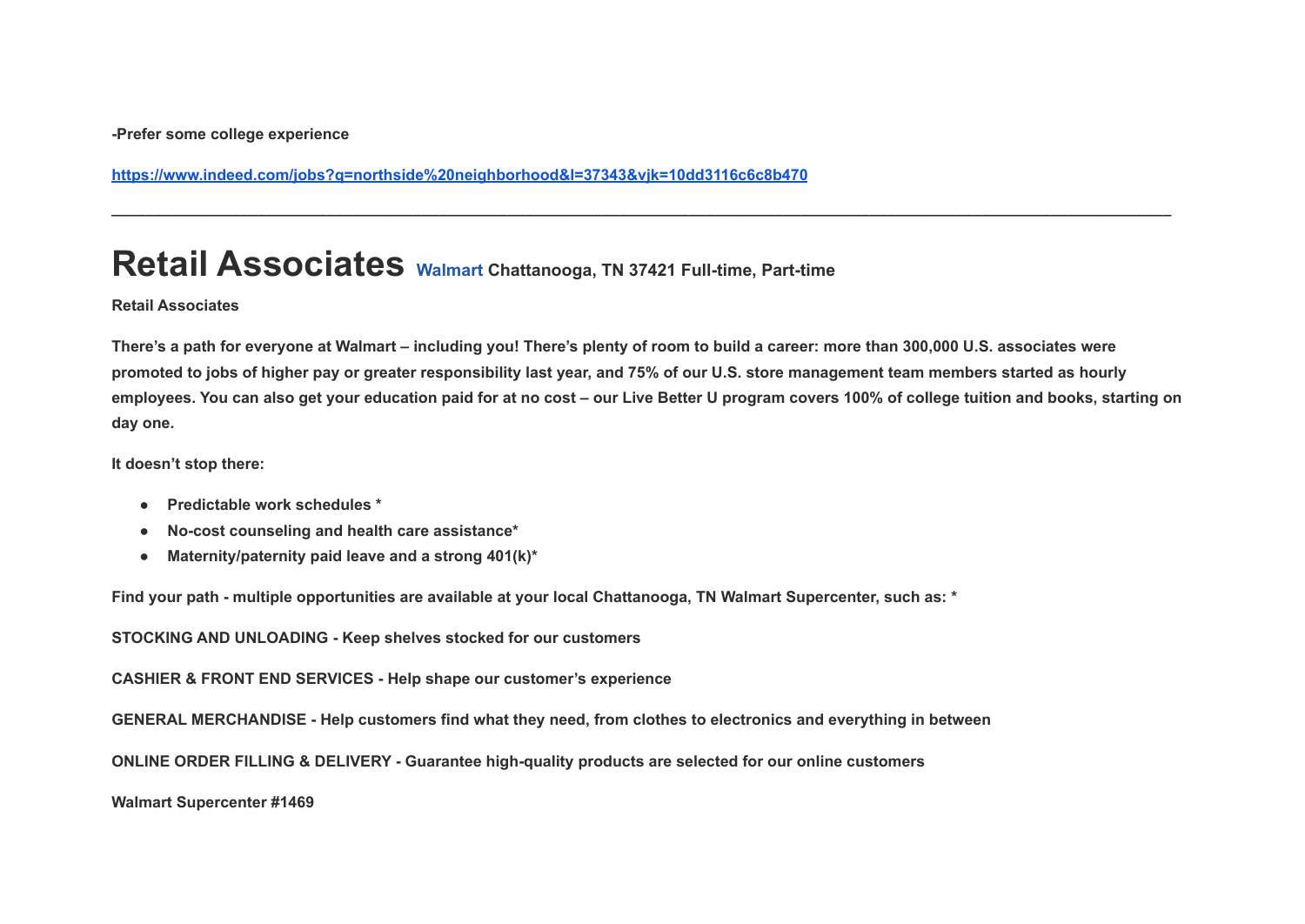**2020 Gunbarrel Rd Ste 250, Chattanooga, TN 37421**

**<https://www.indeed.com/jobs?q&l=37343&vjk=f32b328495bf128d&advn=4090442652284936>**

# **Office Assistant <sup>K</sup> and <sup>K</sup> Waste [Disposal](https://www.indeed.com/cmp/K-and-K-Waste-Disposal?campaignid=mobvjcmp&from=mobviewjob&tk=1g5ep3cjqq0uk802&fromjk=86ea5bdd0beddde8) Chattanooga, TN <sup>37415</sup> \$10 - \$15 an hour - Full-time**

**\_\_\_\_\_\_\_\_\_\_\_\_\_\_\_\_\_\_\_\_\_\_\_\_\_\_\_\_\_\_\_\_\_\_\_\_\_\_\_\_\_\_\_\_\_\_\_\_\_\_\_\_\_\_\_\_\_\_\_\_\_\_\_\_\_\_\_\_\_\_\_\_\_\_\_\_\_\_\_\_\_\_\_\_\_\_\_\_\_\_\_\_\_\_\_\_\_\_\_\_\_\_\_\_\_\_\_\_\_\_\_\_\_\_\_\_\_\_\_\_\_\_\_**

**\_\_\_\_\_\_\_\_\_\_\_\_\_\_\_\_\_\_\_\_\_\_\_\_\_\_\_\_\_\_\_\_\_\_\_\_\_\_\_\_\_\_\_\_\_\_\_\_\_\_\_\_\_\_\_\_\_\_\_\_\_\_\_\_\_\_\_\_\_\_\_\_\_\_\_\_\_\_\_\_\_\_\_\_\_\_\_\_\_\_\_\_\_\_\_\_\_\_\_\_\_\_\_\_\_\_\_\_\_\_\_\_\_\_\_\_\_\_\_\_\_\_\_**

**We are hiring for someone to fill our Office Personnel role.**

**Duties include:**

**Frontline in answering the phones.**

**Maintaining a positive attitude with customers.**

**Communicating with our drivers to solve customer issues.**

Candidates will be expected to be at work on time as we operate Monday - Friday and start promptly at 8am, closing at 4pm.

**Job Type: Full-time**

**<https://www.indeed.com/jobs?q&l=37343&vjk=86ea5bdd0beddde8&advn=3589212435026112>**

### **In Store Merchandise Scanner [ScanScape](https://www.indeed.com/cmp/Scanscape?campaignid=mobvjcmp&from=mobviewjob&tk=1g5ep52u6kf3j801&fromjk=43d2592abe988df9) Chattanooga, TN Part-time**

Are you looking for a *part-time job* that offers . . .

- *Flexible schedules*
- *Competitive salary*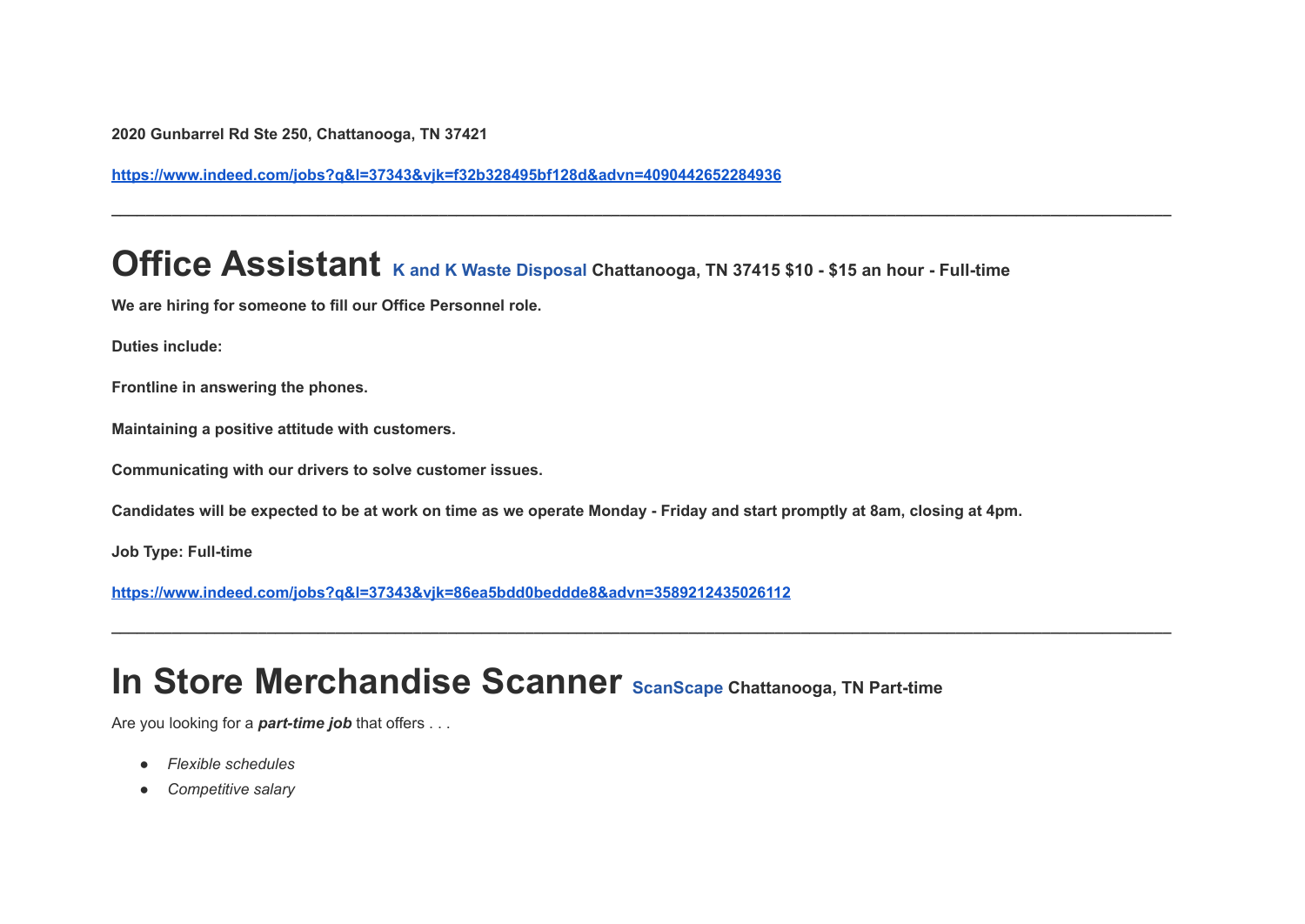- *No Selling*
- *No experience necessary*
- *\$401k Match*
- *Paid Training*
- *Paid Sick Time*
- *Convenient locations close to home*
- *Affiliation with 40+ year company leading the marketing intelligence industry*

If the answer is YES, then check out this opportunity with IRi ScanScape, at www.ScanScapeUSA.com

ScanScape is hiring associates called part-time Field Reps (FSRs) to perform *in-store data collections* at assigned local retailers each week - grocery, convenience, drug, and mass merchandise stores. We work with major brand retailers like Walmart, Kroger, Target, Albertsons, other national chains, as well as small independent retailers –local and in your neighborhood.

### **Field Service Representative Expectations**

FSRs provide critical data for our clients. With the use a handheld scanning device, FSRs perform physical inventory counts on various types of merchandise on store displays and shelves, and collect weekly feature ad and promotions info. FSRs must be dependable, quality-driven and comfortable working 1-3 hours on average per visit collecting data in each assigned stores.

### **How to be successful…**

- Interview and get hired!
- Complete our onboarding process!
- Complete online paid training!
- Align with manager on the day/time to collect data!
- Work collection duties into your weekly schedule!
- Commit & follow-through with data collections!
- Answer survey questions related to stores, displays, and product counts!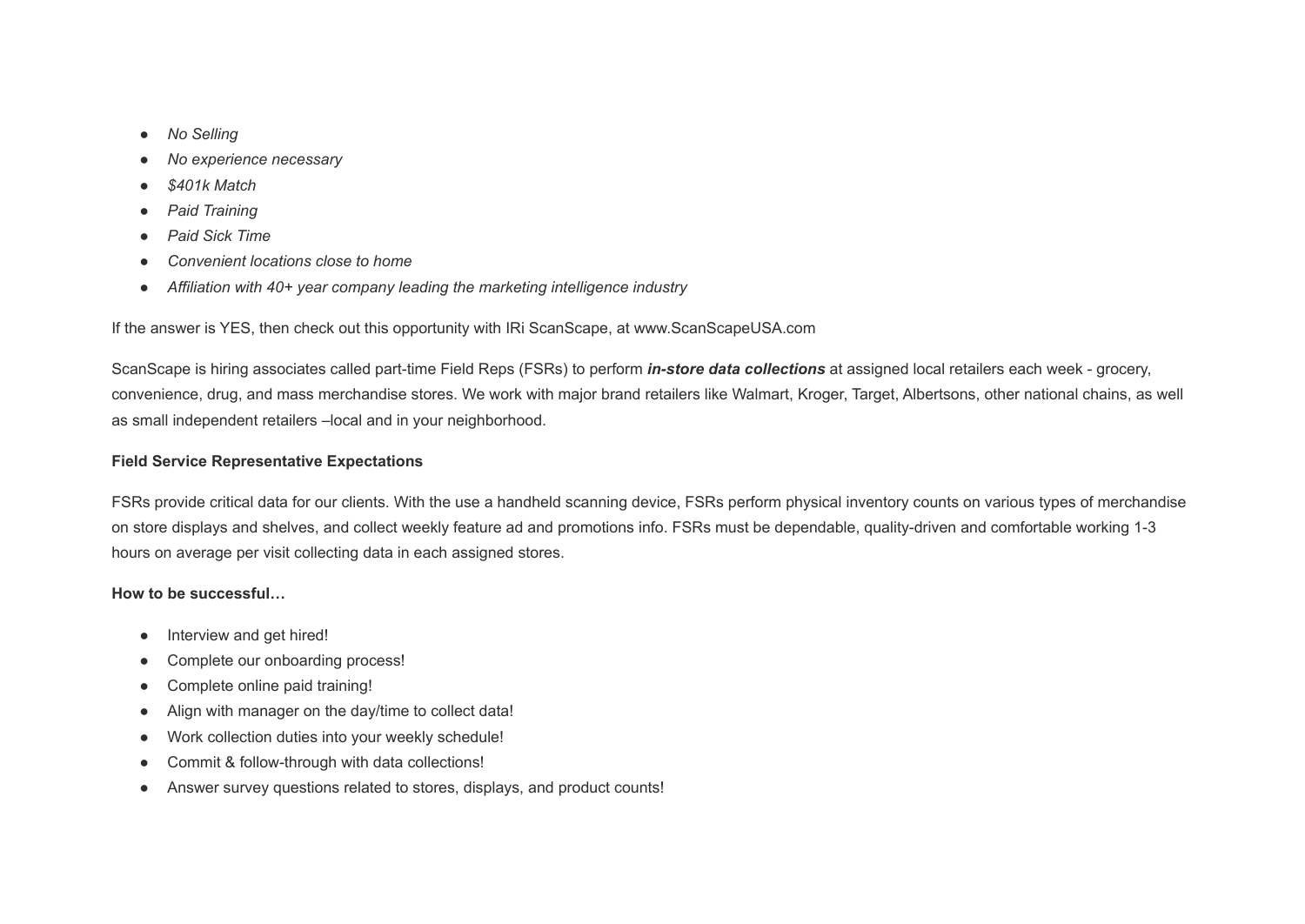- Be thorough so we have high quality data to analyze!
- Don't worry! We have permission to be in every store assigned!

### **Qualifications**

- Attention to detail and ability to work independently
- At least 18 years old with a valid driver's license
- Reliable vehicle with liability insurance (100/300) or the ability to take public transportation
- Ability to lift up to 25 pounds, reach 6 feet in the air, and bend/stretch/stoop/stand during your time in the store
- Ability to perform repetitive movements with hands, wrists, arms and legs for prolonged periods of time
- Valid email address and access to an internet connection to receive assignments and upload results
- Professional presence in your assigned stores
- High school diploma or GED preferred

### *There are many openings all across the country so apply today!*

### *#merchandise #scanning #inventory #audit #part-time*

To schedule the quickest interview, we encourage you to visit our website: and complete our online application and screening questionnaire as well as upload your resume.

ScanScape is committed to Equal Employment Opportunity and to attracting, retaining, developing and promoting the most qualified employees without regard to their race, gender, color, religion, sexual orientation, national origin, age, physical or mental disability, citizenship status, veteran status, or any other characteristic prohibited by state or local law. We are dedicated to providing a work environment free from discrimination and harassment, and where employees are treated with respect and dignity.

[https://scanscapeusa.com/open-positions/?t=14&b=4SIB7WT3LLPLD7S54CKEVP5K6FYPSMIFPPANACIZHT6MYFVQIKBWFL426](https://scanscapeusa.com/open-positions/?t=14&b=4SIB7WT3LLPLD7S54CKEVP5K6FYPSMIFPPANACIZHT6MYFVQIKBWFL426H2UFWCJN2I22U4FLYADEEBNYCIAUHTJ&action=detail&src=Indeed)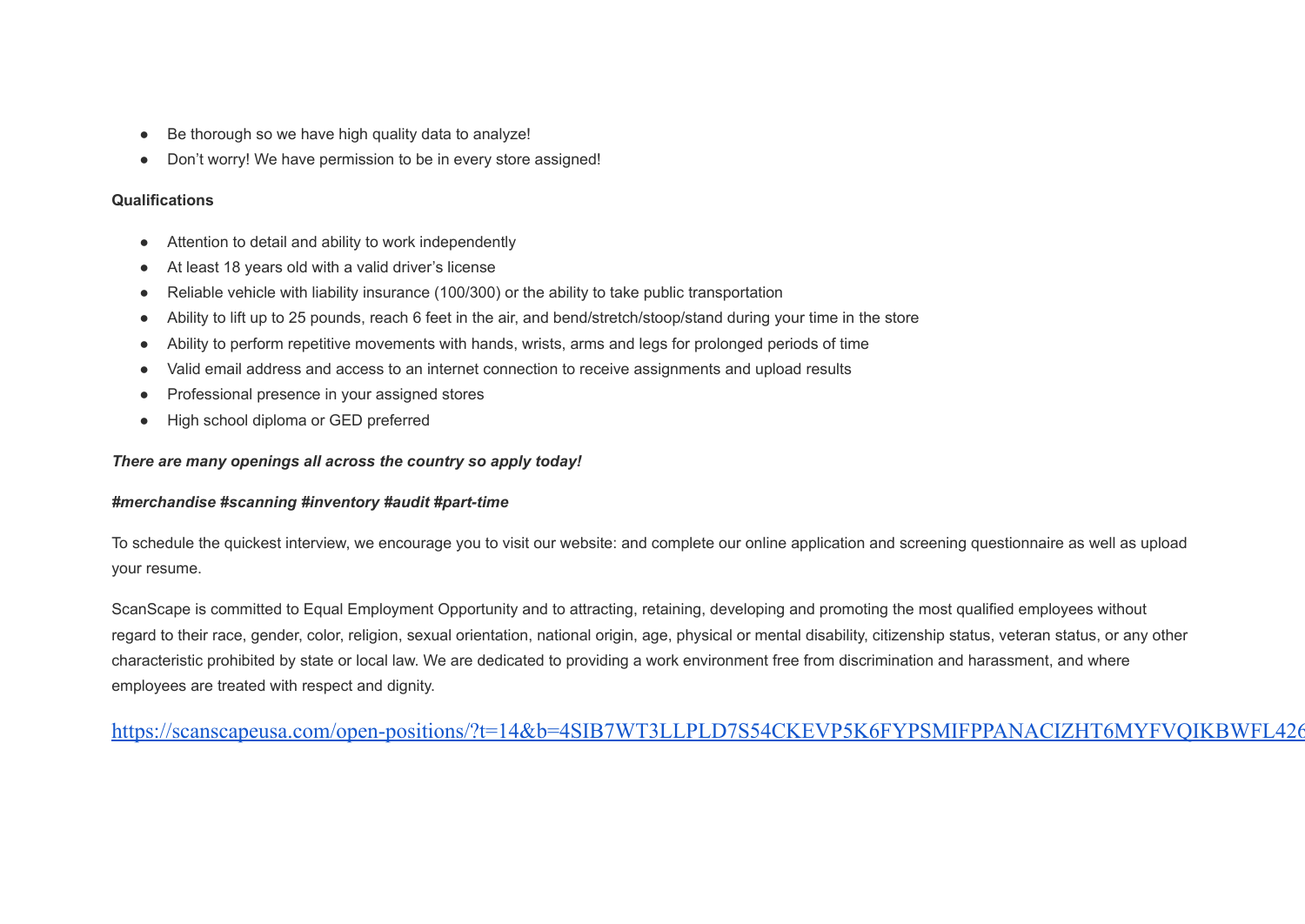### **Activities Assistant Life Care Center of [Hixson](https://www.indeed.com/cmp/Life-Care-Centers-of-America?campaignid=mobvjcmp&from=mobviewjob&tk=1g5ep9j6kkf2j800&fromjk=7f36f9587dc5686e) Chattanooga, TN <sup>37343</sup>**

The Activities Assistant assists the Director of Activities in planning, organizing, developing, and directing quality activities for patients, ensuring that the recreational, physical,

### **Education, Experience, and Licensure Requirements:**

- High school graduate or equivalent
- Prior experience with geriatrics preferred

#### **Specific Job Requirements:**

- Valid driver's license in current State with satisfactory driving record per Life Care standards
- Demonstrated proficiency in arts/crafts/music is preferred
- Possess the ability to make independent decisions when circumstances warrant such action
- Knowledgeable of practices and procedures as well as the laws, regulations, and guidelines governing functions in the post acute care facility
- Ability to implement and interpret the programs, goals, objectives, policies, and procedures of the department
- Perform proficiently in all competency areas including but not limited to: patient rights, and safety and sanitation
- Maintains professional working relationships with all associates, vendors, etc.
- Maintains confidentiality of all proprietary and/or confidential information
- Understand and follow company policies including harassment and compliance procedures
- Displays integrity and professionalism by adhering to Life Care's Code of Conduct and completes mandatory Code of Conduct and other appropriate compliance training

#### **Essential Functions:**

- Assist in planning, developing, organizing, implementing, and evaluating quality activity programs (includes entertainment, exercise, relaxation, and education)
- Appropriately and descriptively chart patient progress and behavior
- Escort patients to and from activities
- Make regular in room visits to patients uninterested or unable to participate in group activities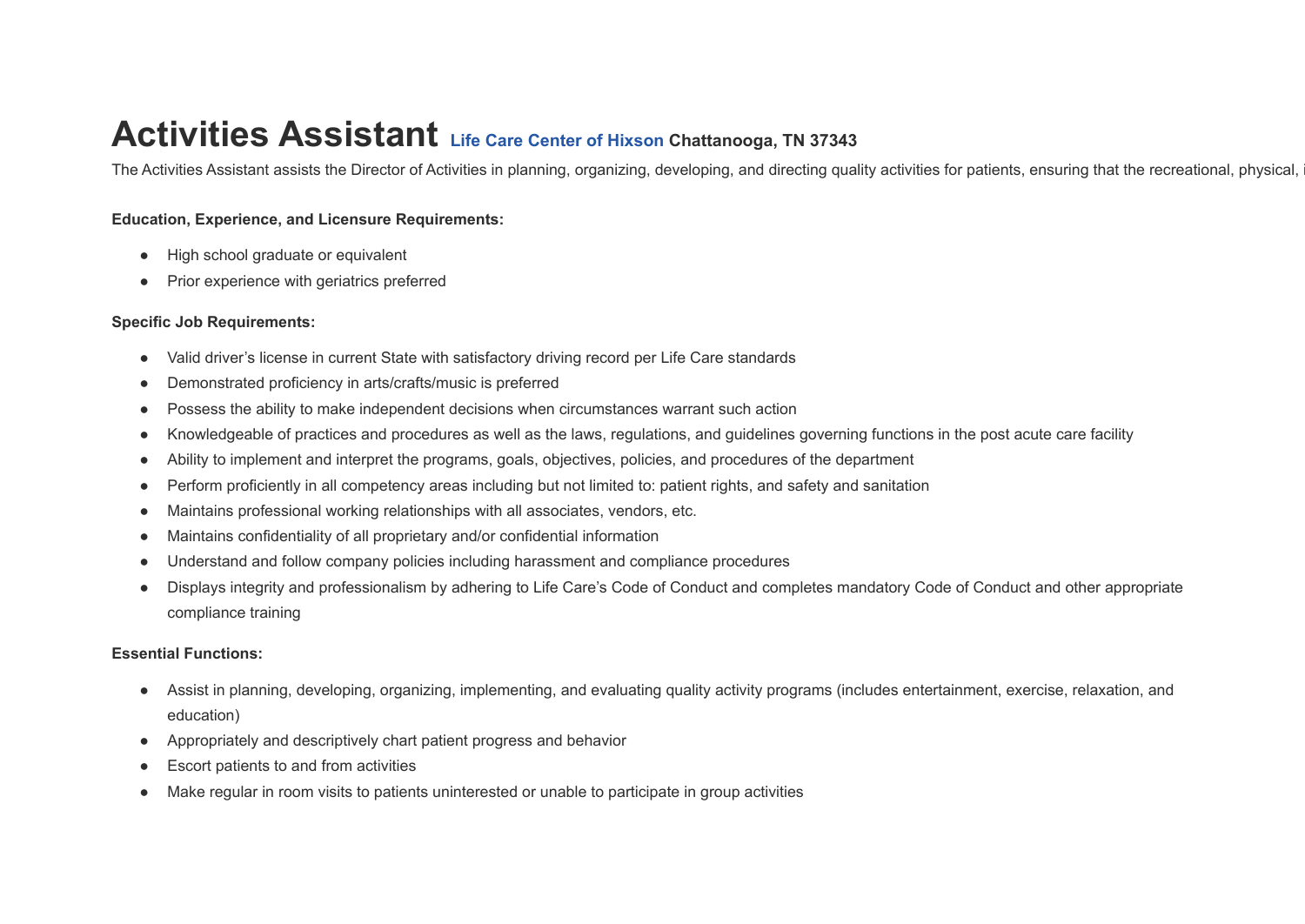- Exhibit excellent customer service and a positive attitude towards patients
- Assist in the evacuation of patients
- Demonstrate dependable, regular attendance
- Concentrate and use reasoning skills and good judgment
- Communicate and function productively on an interdisciplinary team
- Sit, stand, bend, lift, push, pull, stoop, walk, reach, and move intermittently during working hours
- Read, write, speak, and understand the English language

An Equal Opportunity Employer <https://www.indeed.com/jobs?q&l=37343&vjk=7f36f9587dc5686e&advn=1615546320570283>

### **Remote Inside Sales Representative [Verizon](https://www.indeed.com/cmp/Verizon?campaignid=mobvjcmp&from=mobviewjob&tk=1g60kt5h3sa28800&fromjk=539b7ae5d3fa4af6) Hixson, TN 37343•Remote**

When you join Verizon

Verizon is one of the world's leading providers of technology and communications services, transforming the way we connect across the globe. We're a diverse network of people driven by our shared ambition to shape a better future. Here, we have the ability to learn and grow at the speed of technology, and the space to create within every role. Together, we are moving the world forward – and you can too. Dream it. Build it. Do it here.

**\_\_\_\_\_\_\_\_\_\_\_\_\_\_\_\_\_\_\_\_\_\_\_\_\_\_\_\_\_\_\_\_\_\_\_\_\_\_\_\_\_\_\_\_\_\_\_\_\_\_\_\_\_\_\_\_\_\_\_\_\_\_\_\_\_\_\_\_\_\_\_\_\_\_\_\_\_\_\_\_\_\_\_\_\_\_\_\_\_\_\_\_\_\_\_\_\_\_\_\_\_\_\_\_\_\_\_\_\_\_\_\_\_\_\_\_\_\_\_\_\_\_\_**

What you'll be doing...

Generating sales helps our business grow, and you'll help us achieve continued growth by providing exceptional customer service. As a Work from Home Inside Sales Representative, you'll take inbound calls from potential customers in response to promotional communications. You'll also make some outbound calls to customers who are eligible for new promotions. You'll help our customers understand how our wireless services will enable them to play, work, and live better all while working remotely from the convenience of your home office. To be eligible for this position, your home office must be located **anywhere within the state of Tennessee.**

The primary responsibilities of the position include: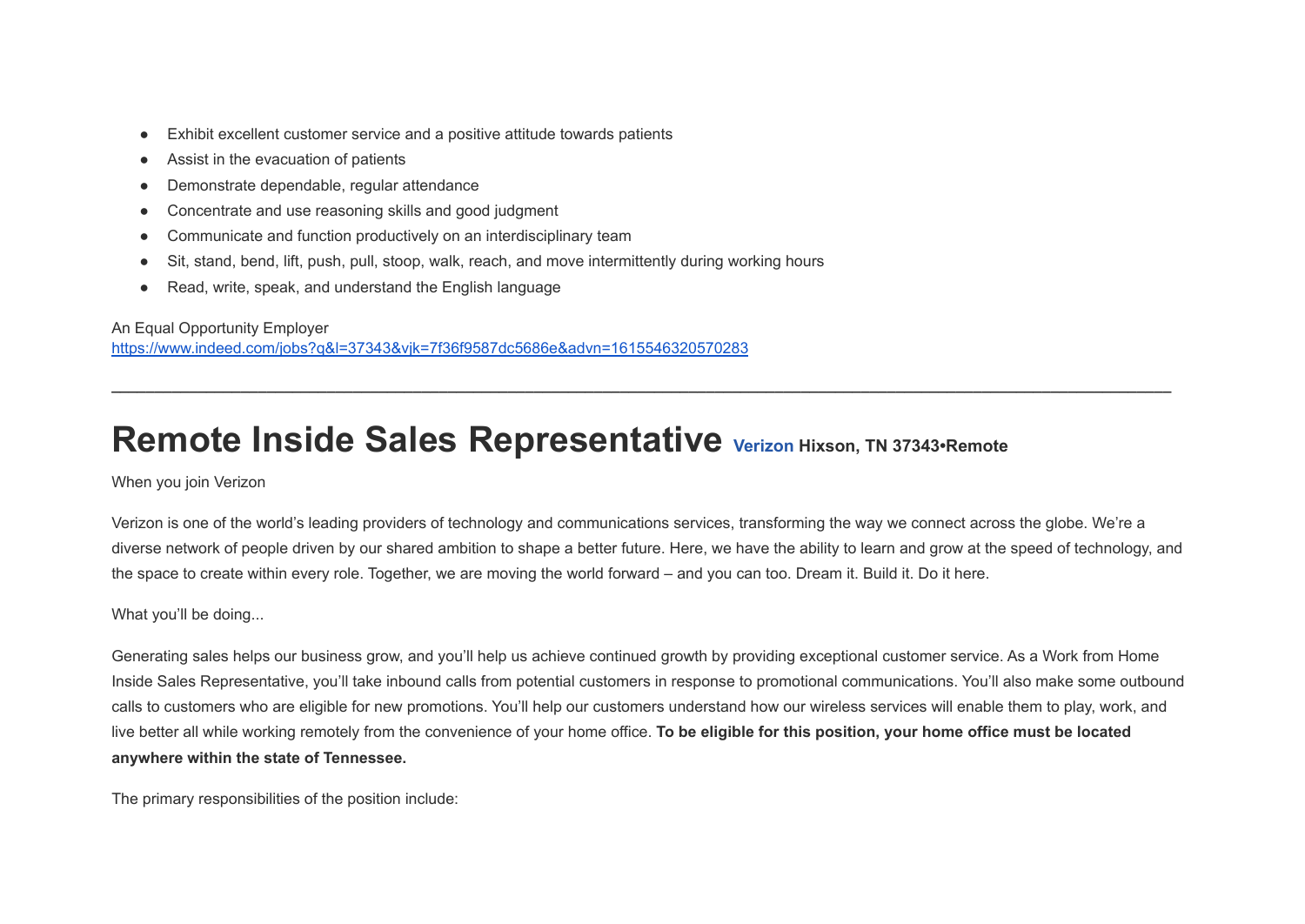- Listening to customers' needs and making appropriate recommendations.
- Promoting our products and services.
- Communicating the value of our offerings.
- Influencing the purchasing decisions of new and existing customers.

### What we're looking for...

You're someone others look to for advice on the latest technology. Working toward challenging commission-based sales targets to motivate you to perform at your best. Multi-tasking comes easy to you, even in an at-home environment that lacks direct supervision. You are persistent and know that with effort, you will win. You make connections with all types of people, are a skilled communicator, and build rapport easily.

### **You'll need to have:**

- Meet all home office requirements listed below.
- One or more years of work experience.
- Willingness to work evenings, weekends, and holidays.
- Willingness to work in a commission-based environment.

### **Even better if you have one or more of the following:**

- An Associate's Degree.
- Commission-based experience.
- Experience handling inbound and outbound customer calls to achieve sales.
- The ability to work effectively in an at-home environment independent of immediate supervision.
- Experience solving customer problems in a work-from-home environment.
- Demonstrated self-discipline, time management skills, resourcefulness, and ability to work collaboratively with leaders and teams, all in a virtual work environment.

### **Home office and virtual office Requirements:**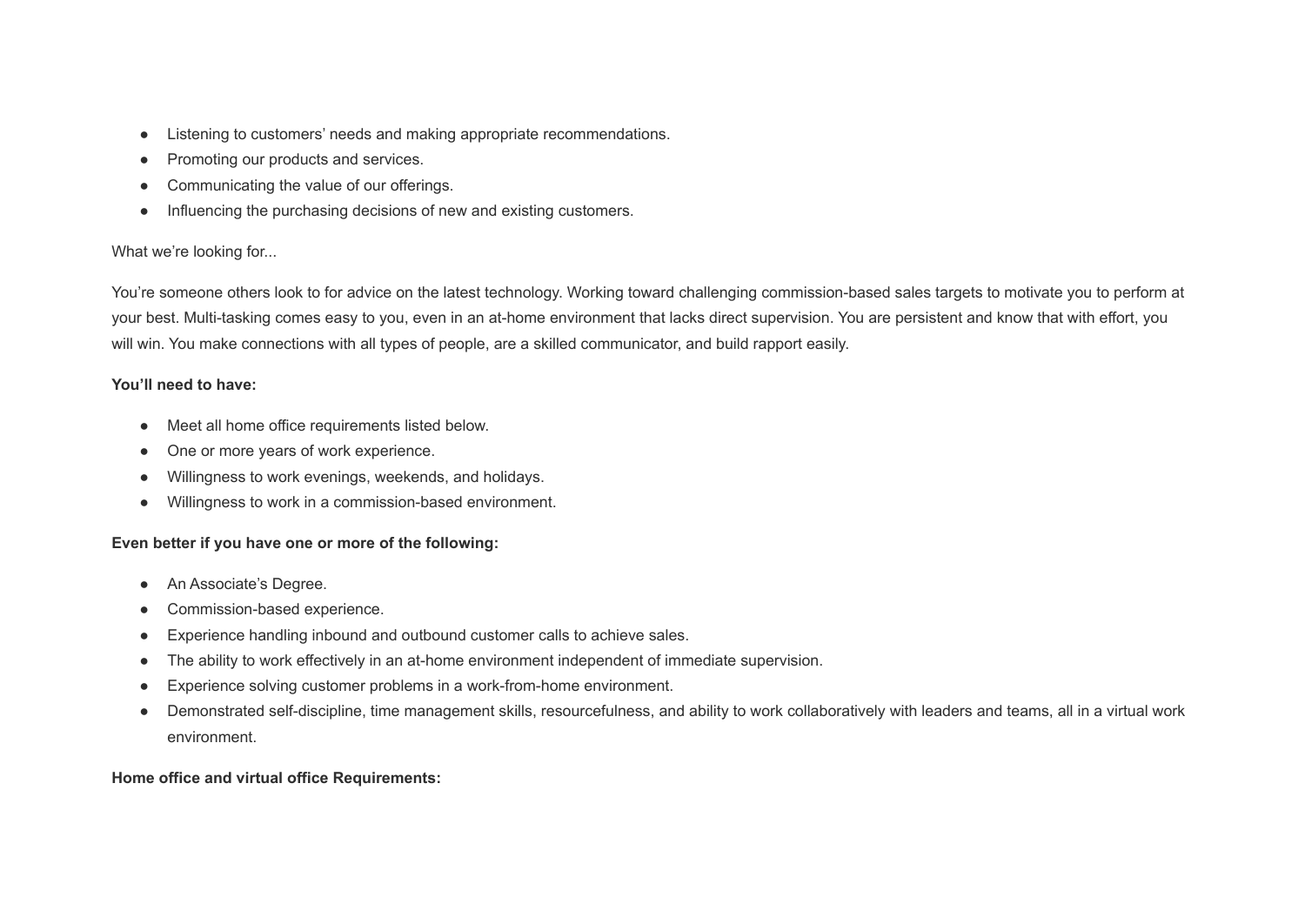- This is a work-from-home role with occasional in-person meetings and training.
- **Your home office must be located within the state of Tennessee.**
- Internet service with a direct connection to a cable or fiber modem capable of at least 25mbps (per your service plan; a monetary stipend may be provided to you). Wireless connections or DSL are not acceptable.
- A dedicated quiet, private workspace.
- Verizon conducts periodic home audits via webcam to ensure your workspace meets requirements.
- The ability to self-manage in a remote work environment, including setup of company-provided ergonomic chair, desk and computer equipment and ongoing proactive, skilled, and effective management of your home network and connections.
- Demonstrated self-discipline, time management skills, resourcefulness, and the ability to work collaboratively with leaders and on a team all in a remote work environment

### Equal Employment Opportunity

We're proud to be an equal opportunity employer - and celebrate our employees' differences, including race, color, religion, sex, sexual orientation, gender identity, national origin, age, disability, and Veteran status. At Verizon, we know that diversity makes us stronger. We are committed to a collaborative, inclusive environment that encourages authenticity and fosters a sense of belonging. We strive for everyone to feel valued, connected, and empowered to reach their potential and contribute their best. Check out our **diversity and inclusion** page to learn more.

### COVID-19 Vaccination Requirement

Verizon requires new hires to be fully vaccinated against COVID-19. Verizon provides reasonable accommodations consistent with legal requirements (e.g., for medical, religious, or state law recognized reasons).

https://jobs.verizon.com/jobs/9819545-remote-inside-sales-representative?tm\_job=603540-1A&tm\_event=view&tm\_company=781&bid [ZXCRUBZSN64BIKCWUUT6JZ4K4HC4QOSLUNE4SOQGUODWO6RSLOXAPHSA4BWIVLCJCGOVOTUUNNTXNDGTZTOG6](https://jobs.verizon.com/jobs/9819545-remote-inside-sales-representative?tm_job=603540-1A&tm_event=view&tm_company=781&bid=0&etd=LAFFER2UEHPRAV74OGNJFA5YAIFHCSEY2L6N5TG7C4PJ6YZADLVPCOIDBLW3HLSUCZXCRUBZSN64BIKCWUUT6JZ4K4HC4QOSLUNE4SOQGUODWO6RSLOXAPHSA4BWIVLCJCGOVOTUUNNTXNDGTZTOG6CY4E%3d%3d%3d%3d%3d%3d&piq_uuid=5a23aab4-0078-42e5-9560-0861ca8cb9ae&clickuid=14280827326&pl_publisherid=%7B%22ittk%22:%22VVNXJW4BCM%22%7D&dclid=CLfC0PKRvPgCFcRF7AodGAoMvw&CID=pst) [7326&pl\\_publisherid={%22ittk%22:%22VVNXJW4BCM%22}&dclid=CLfC0PKRvPgCFcRF7AodGAoMvw&CID=pst](https://jobs.verizon.com/jobs/9819545-remote-inside-sales-representative?tm_job=603540-1A&tm_event=view&tm_company=781&bid=0&etd=LAFFER2UEHPRAV74OGNJFA5YAIFHCSEY2L6N5TG7C4PJ6YZADLVPCOIDBLW3HLSUCZXCRUBZSN64BIKCWUUT6JZ4K4HC4QOSLUNE4SOQGUODWO6RSLOXAPHSA4BWIVLCJCGOVOTUUNNTXNDGTZTOG6CY4E%3d%3d%3d%3d%3d%3d&piq_uuid=5a23aab4-0078-42e5-9560-0861ca8cb9ae&clickuid=14280827326&pl_publisherid=%7B%22ittk%22:%22VVNXJW4BCM%22%7D&dclid=CLfC0PKRvPgCFcRF7AodGAoMvw&CID=pst)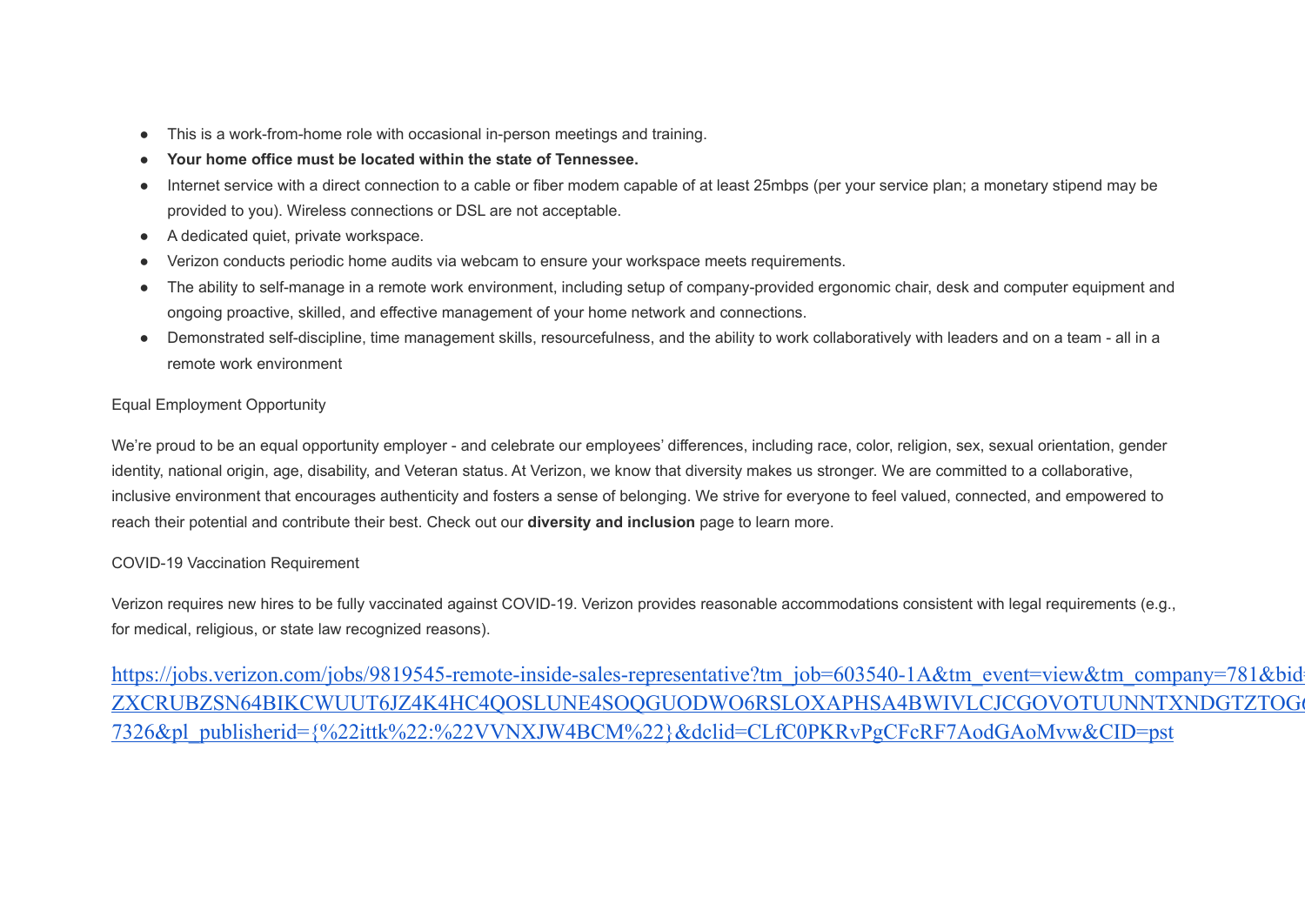### **Chattanooga Area Chamber-** Learn about Career Opportunities

Find jobs and learn about training opportunities for changing your career.

<https://chattanoogacalling.com/find-a-job/jobs/>

### **Samaritan Center Job Board**

List of Chattanooga area jobs

<https://thesamaritancenter.net/job-board/>